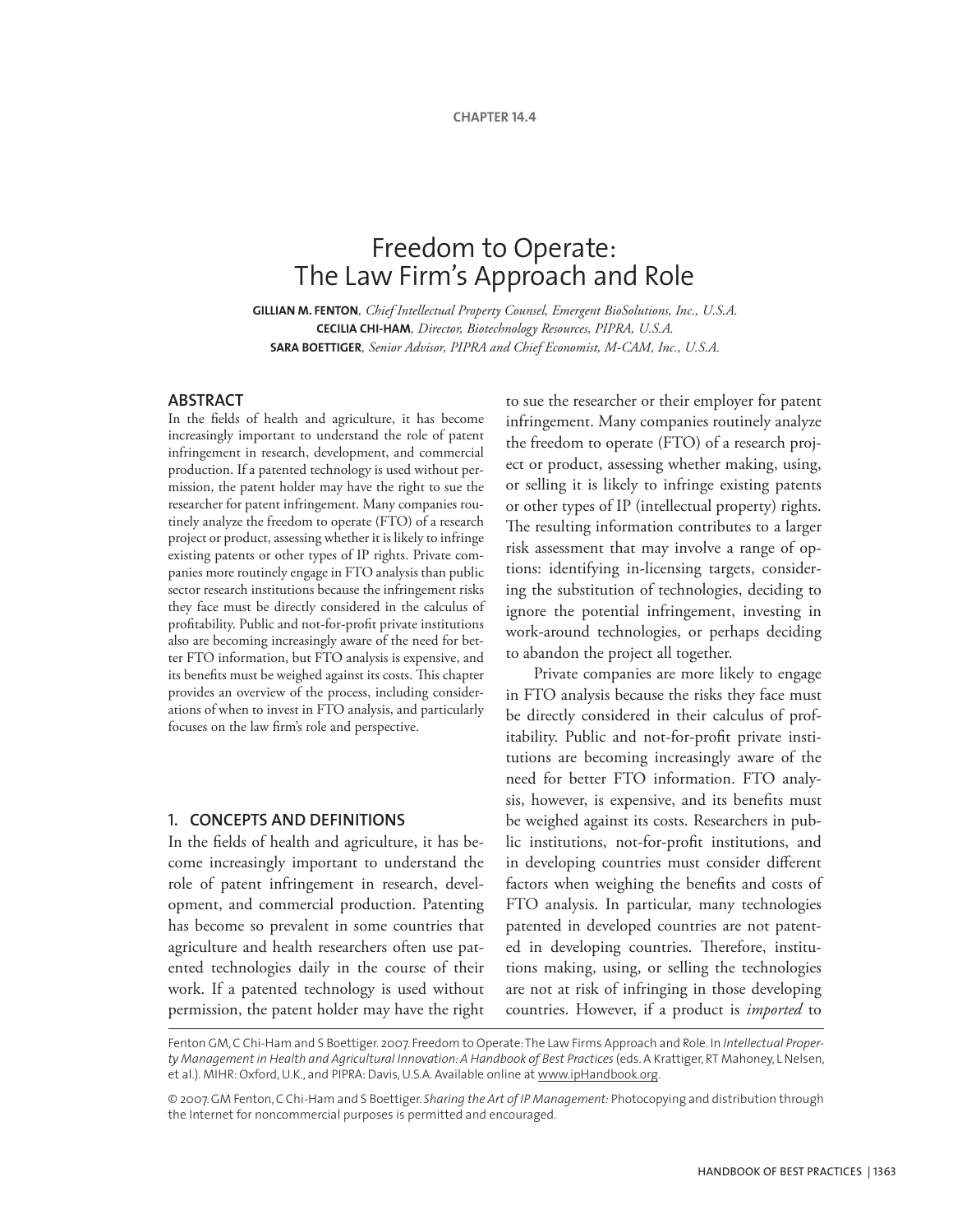a country where patents on the technologies are in force, then the importer may be infringing in that country.

This chapter and that by Kowalski<sup>1</sup> together provide an overview of the FTO analysis process, including considerations of when (and whether) to invest in this type of analysis. Kowalski discusses FTO analysis from the researcher's perspective, whereas this chapter is particularly focused on the law firm's perspective. In this chapter, we draw from a case study of the E8 promoter. One of many enabling technologies used in the genetic transformation of plants, the E8 promoter provides a concrete example of FTO analysis.

While patents are the most common type of IP right encountered, a thorough FTO analysis will assess *all* types of existing property rights in order to determine the likelihood that the research project or the product being commercialized infringes. As Kowalski<sup>2</sup> and Krattiger,<sup>3</sup> we are also concerned with both intellectual and *tangible property* rights. In biotechnology, tangible property comprises the biological material of the invention: one can physically possess such material. Common examples of tangible property in health and agriculture include cell lines, transgenic mice, germplasm, and plasmids. The transfer of tangible property often occurs under a contract that governs the terms under which the property changes possession but not ownership (commonly called *material transfer agreements,* or MTAs<sup>4</sup>). Unlike IP rights, ownership rights over tangible property do not expire. Tangible property rights provide a further source of protection for certain elements of an invention. Sometimes elements of an invention can be the subject of both types of rights. The use of a gene, for example, may require a license to a patent as well as a material transfer agreement governing possession of the DNA itself.

IP is a category of intangible assets, and includes things such as creative works, inventions, or commercial secrets. Under United States law, IP rights are defined as *exclusionary* rather than affirmative rights. That is, the owner of IP generally has the right to exclude or prevent others from using the intellectual property. The owner can grant permission for use in the form of a license or similar contractual agreement. IP rights are granted by government entities (for example, the U.S. Government or other countries) or by multinational authorities pursuant to international treaties (for example, the European Patent Office [EPO] acting under the European Patent Convention). A grant of IP rights thus confers exclusivity only within the territory controlled by the grantor and only for a limited number of years.

The practice of IP rights in the absence of the owner's permission is defined as infringement. U.S. law provides a number of remedies for infringement, chiefly the award of damages (a monetary award of the amount necessary to fully compensate the IP owner for the harm resulting from infringement) and/or the grant of an injunction (a court order to cease infringing activity or to refrain from commencing such activity). In some cases, additional remedies may apply, such as the award of attorneys' fees and/or the enhancement of damages (doubling or tripling of the award); these additional remedies may be awarded when the act of infringement has been willful.

Because IP rights are exclusionary, the government grant of an IP right, such as a patent, in no way confers an affirmative right to practice the intellectual property. This stands in fundamental contrast to the grant of, for example, a regulatory license by the U.S. Food and Drug Administration (FDA), which does confer the right to sell a new drug or medical device in the U.S. market. Thus, when pursuing a business goal, such as the development and commercialization of a new technology, one must be cognizant of the IP rights of others, because those others may have the right to block or impede progress toward the desired business goal.

FTO is defined as the absence of third-party IP rights that impede progress toward a desired business goal. FTO is also sometimes referred to as *clearance*. As will be discussed below, FTO cannot be conclusively established, but rather should be viewed as an ongoing investigative activity for as long as the corresponding business goal is pursued.

We distinguish the concept of *exclusivity*, as distinct from FTO, defining it as the benefit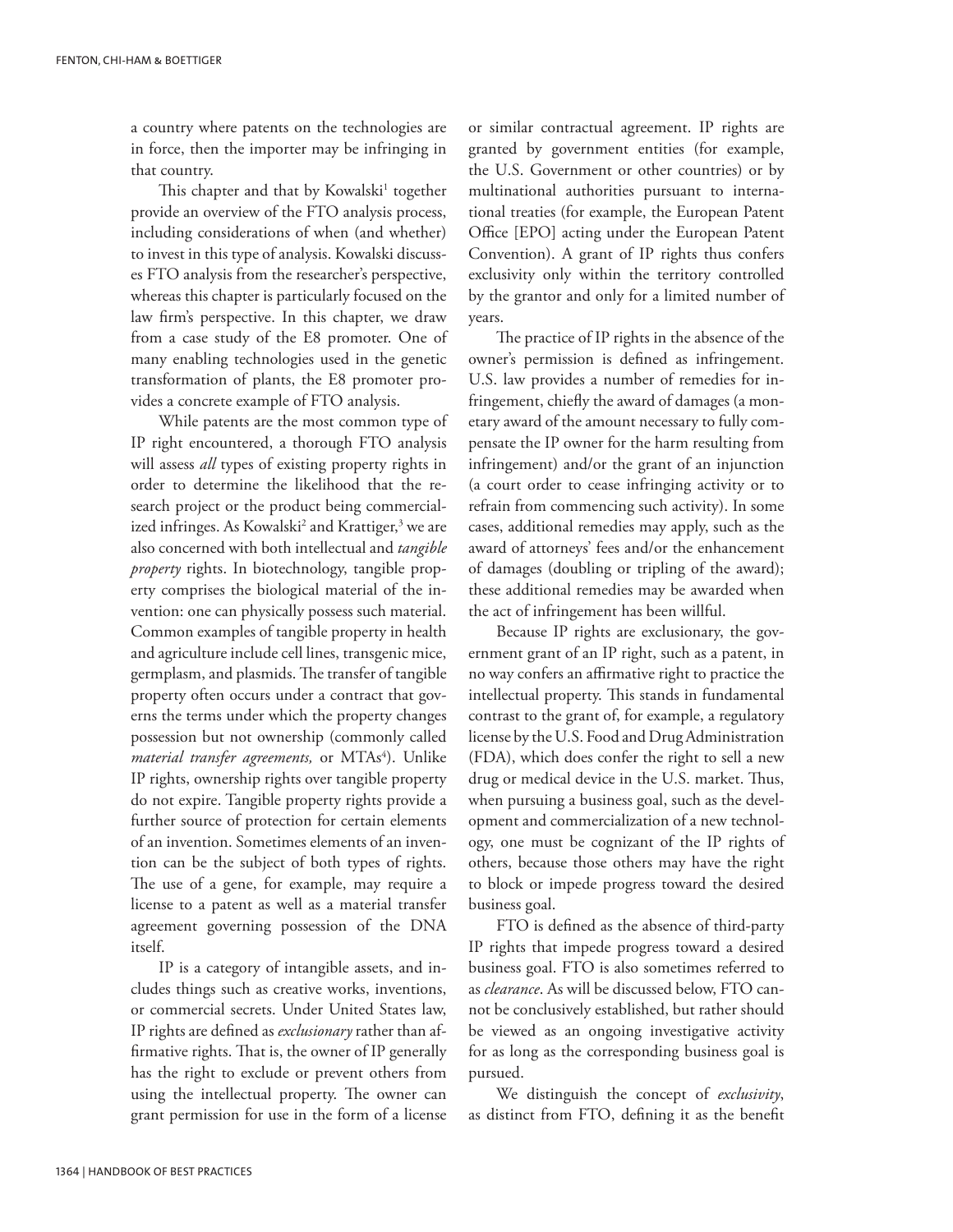conferred by a collection of IP rights amassed by a single owner, that the owner can use to prevent others, such as business competitors, from using a technology. It is possible, for instance, for an institution to have created a high degree of exclusivity for a technology through patenting but still not have FTO because the making, using, selling, or exporting of the technology infringes another's patents.

A collection of IP rights in similar subject matter or a single technology is often referred to as an *IP portfolio*. On a practical level, such IP rights protect the present or future potential market of the owner. The portfolio should be designed so that it corresponds to, and therefore supports, a business goal.

The concepts of exclusivity and FTO must be considered together when assessing the relative risk or desirability of pursuing a particular business goal. When initially formulating the business goal or assessing a new discovery, there may be little to no exclusivity or FTO (or at least knowledge about the status of either parameter) to consider at that time. It is customary to build an IP portfolio in parallel with the process of technology development; however, during the course of development it may be unwise to defer an FTO investigation for too long. As noted above, a particular technology can accrue a high degree of exclusivity in the form of a well-rounded IP portfolio but still suffer from a lack of FTO. The risk associated with further development or commercialization of this technology may lead to remedial steps, such as thoroughly investigating FTO and entering into license agreements to improve FTO status.

Conversely, some technologies, such as those in the public domain, can be commercialized with a relatively low risk of being found to infringe the IP rights of others. However, it is important to understand that public domain technologies are exposed to the full force of market competition through use by others—a product developer cannot shelter them by the exercise of exclusionary IP rights.

Accordingly, in the course of developing a new technology, it is important to consider building the exclusivity of an IP portfolio, while assessing and preserving FTO. That is why this chapter focuses on the process of investigating and monitoring FTO while concurrently building an IP portfolio. Technology that corresponds to business goals and that possesses maximal FTO *and* maximal exclusivity is the most likely to attract and retain investment capital.

It is worth noting that public sector institutions differ fundamentally from private companies in many of the elements discussed here. Consider, for instance, a university's portfolio of relatively early-stage technologies in which the licensee, not the portfolio manager, is commercializing the technology. It is the licensee who assesses risks in relation to a particular business goal and who seeks maximal exclusivity and maximal FTO. For the technology manager, FTO is important partly because blocking patents may make a university technology unmarketable or otherwise limit its future implementation.

In universities, moreover, faculty inventors often respond to a different set of incentives than technology transfer staff. Compared to a private company where incentives are more likely to be aligned around the successful commercialization of products, the bifurcated structure in universities between the production of intellectual property and its management can make it very difficult to coherently assess risk or build an IP portfolio with particular business goals in mind.

Public sector institutions may also pursue goals that are substantially different from those supported by IP management strategies in the private sector. In that sense, the calculus of their risk assessments may differ. For example, an institutional goal may be to preserve broad access to invented technologies or to ensure that new technologies are adopted as broadly as possible. While a public sector institution's use of intellectual property—and therefore its consideration of FTO and exclusivity—to achieve these goals may differ from private commercial companies, a sound understanding of the basic process and characteristics of FTO remains a common critical skill for successful technology management.

## 2**. Types of IP rights**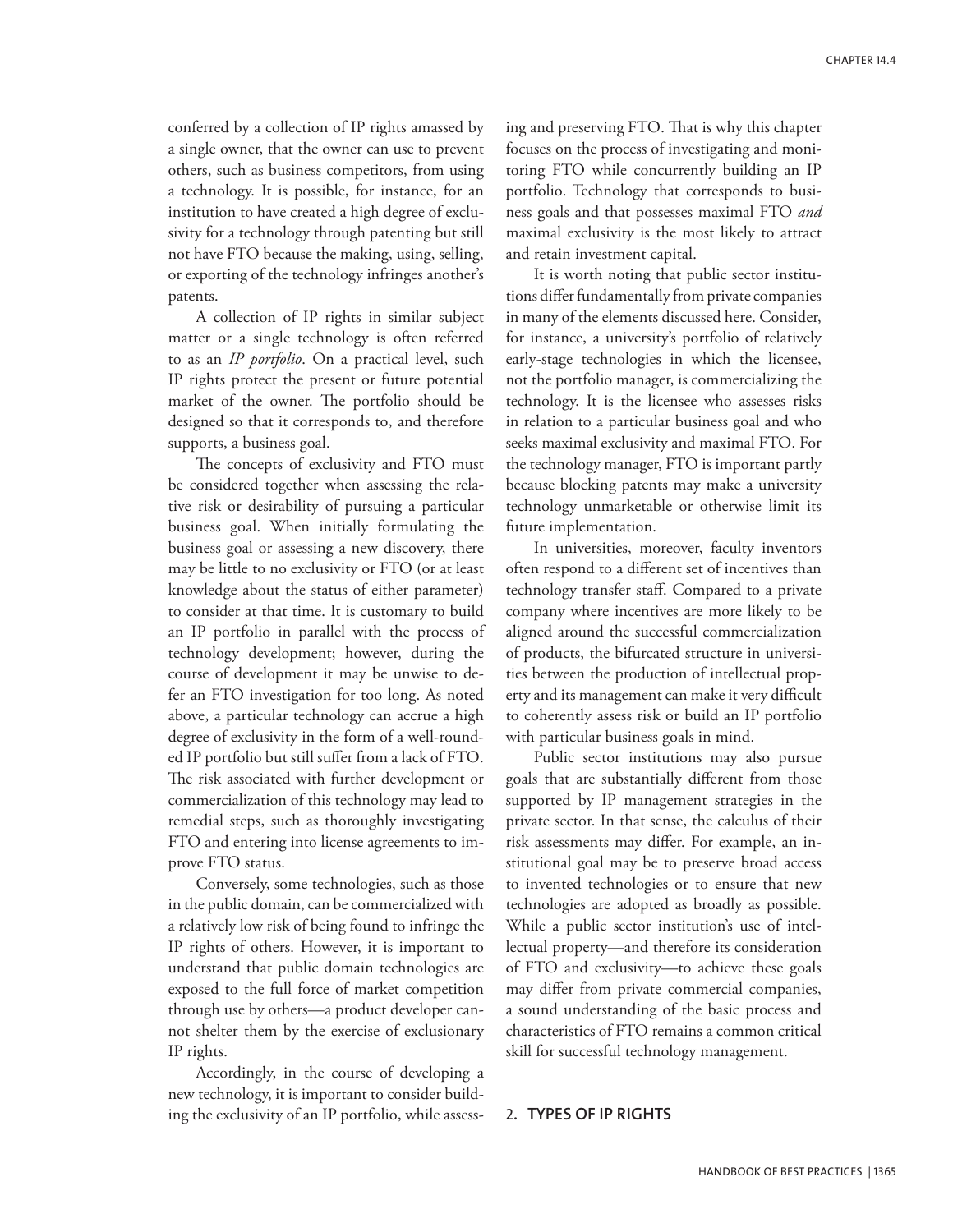## **as they affect FTO**

As summarized below, a number of distinct categories of IP rights can be used to build a portfolio. This chapter emphasizes the types of rights typically encountered in the life sciences, such as biotechnology, pharmaceuticals, and medical devices. Naturally, similar issues and opportunities are presented in many fields of technology.

## 2.1 *Patents and trade secrets*

These first two main types of IP rights are based on the concepts of *inventions* and *know-how*. *Inventions* are the practical, useful aspects of discoveries and are typically embodied in the development of new technology. An invention can be protected by a utility patent if it meets the statutory criteria specified by the relevant government entity. In the United States, patents are granted by the U.S. Patent and Trademark Office (PTO), which is part of the federal government. The criteria include novelty, utility, and nonobviousness. Patents are granted in response to filed applications that provide an adequate written description of the invention, teach how to make and use the invention, and, in particular, point out and distinctly claim the essential elements of the invention in one or more written *claims*. A *patent* is a government grant of the exclusionary right to prevent others from making, using, selling, offering to sell, or importing the invention as claimed. The patent is granted for a limited time: under current United States law, the patent grant expires 20 years from the filing date of the first application disclosing the claimed invention. A *patent portfolio* includes all patent rights, including both issued patents and pending patent applications, that correspond to the invention and its various aspects and uses.

The broader category of *know-how* includes technology and information that may be related to inventions or to their use, marketing, distribution, or sales but is not patentable. Such information, if its proprietary status is maintained, may qualify for trade secret protection. *Trade secrets* are IP rights in unpatented technology and information that confer a competitive advantage to the owner, and are generally unknown. Trade secret status depends on the vigilant preservation of the secret by limiting knowledge of it to those key employees or other workers who have a *need to know* and by using suitable nondisclosure agreements and policies. Examples of trade secrets include ingredients, manufacturing methods, business methods, and customer lists. In the United States, whether information qualifies as a trade secret is determined in accordance with state law. Generally, the applicable law confers on the owner the right to prevent others from copying or pirating the secret. As with patents, the remedies available in the event of the misappropriation of a trade secret include damages and injunctions. However, no remedy is available where the secret is independently discovered by another who acts in good faith and does not engage in unfair business practices. Also, trade secret protection ceases upon publication or other public disclosure of the secret by any party. Thus, while trade secrets may be an important component of the IP portfolio for a particular technology, they may not function as business assets in the same way or to the same degree as patent rights. For example, trade secrets cannot be showcased, as patent rights often are, to attract investment capital.

#### 2.2 *Regulatory rights and licenses*

There are other categories of exclusionary rights besides patents and trade secrets. In the United States, one important additional category includes rights granted by the U.S. Food and Drug Administration (FDA) in accordance with the Federal Food, Drug, and Cosmetics Act. For example, *orphan drug* status provides a seven-year period of exclusivity for a new drug developed to treat a disease or disorder afflicting less than 200,000 individuals in the United States. Once entitlement to orphan drug status is established to the satisfaction of the FDA, the agency generally will refrain from granting any additional regulatory approvals to competing drugs developed for the same disease or condition until the exclusivity period expires. It is not necessary that the drug granted orphan drug status be patentable. Similarly, to encourage the development of new drugs for pediatric use, the FDA may grant a six-month period of *pediatric exclusivity* to the first developer to establish safety and efficacy in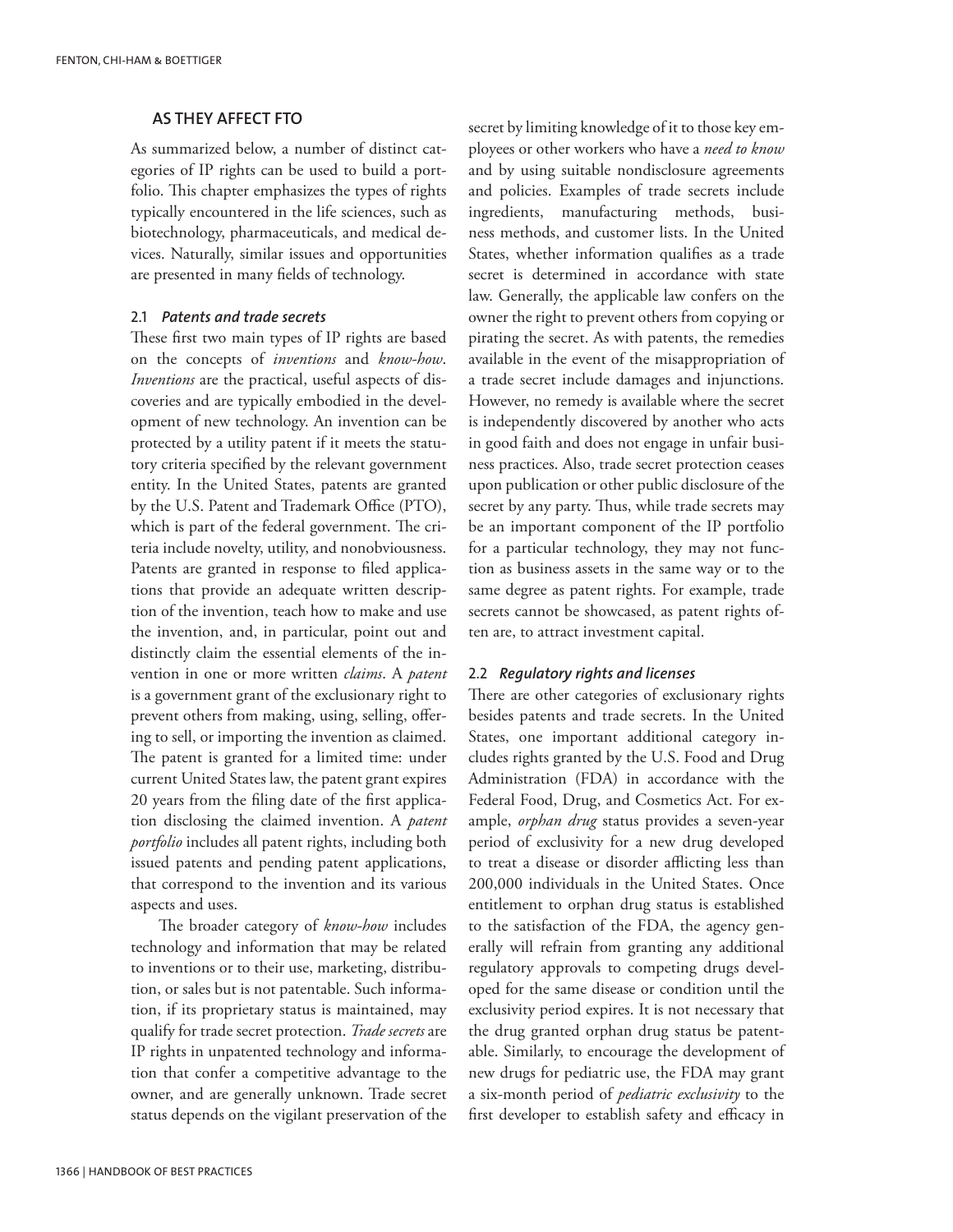pediatric-patient populations. Finally, to encourage the development of generic drugs upon expiration of patent protection for an innovative drug, the FDA may grant a six-month period of exclusivity to the generic drug developer who is the first to file an *abbreviated new drug application* (ANDA). These regulatory rights and licenses provide important business assets during the commercial lifetime of the technology, rather than at its inception or during the development phase.

### 2.3 *Copyright*

*Copyright* is defined as the protection afforded to original works of authorship that are fixed in a tangible (perceivable) medium of expression that can be copied or otherwise reproduced. Copyright exists in literary works, musical works, pictorial works, audiovisual works, software code, and so on. It is important to bear in mind that copyright protects the expression—not the underlying concept or idea. Copyrighted assets that may be relevant to life-science industries include bioinformatics or other software, documents, content posted on Internet Web pages, and advertising and promotional materials. As with patents, copyright is the government grant of the right to exclude or prevent others from making and/or distributing copies of the works and also of the right to prevent others from preparing derivative works. There are limits and exceptions to the scope of this exclusionary right: the owner cannot prevent *fair use*, which encompasses reproduction for such purposes as news reporting, criticism, teaching, and research. Also, under current U.S. law, the copyright lasts only for the life of the author plus 70 years, or in the case of a work made for hire, for the later of 95 years from first publication or 120 years from creation. Remedies for copyright infringement include money damages, injunctions preventing copying or distribution, and court orders impounding or destroying unauthorized copies or the means to create or distribute copies.

#### 2.4 *Corporate identity*

In modern commerce, the principal types of IP rights that protect a technology owner's corporate identity, or its effort to develop goodwill and brand identity, are trademarks, service marks, and top-level domain names on the Internet. A *trademark* is any word, phrase, brief slogan, design, symbol, or logo that identifies the owner as the source of particular commercial goods. In health and agriculture, trademarks can be used to brand products such as plant varieties or drugs. Similarly, a *service mark* identifies the owner as the source of commercial services. As such, trademarks and service marks become important assets during the commercial product lifetime, rather than during the research and development phases. The same is generally true for *top-level domain names (TLDs)*, which may be identical to, or incorporate, the trademark. Under U.S. common law, trademark rights arise via actual commercial use of the mark. Preferably, however, the trademark is registered with the U.S. PTO either upon actual use in interstate commerce, or upon a showing of a bona fide intent to commence such use within a specified time limit. Federal registration provides nationwide rights of enforcement and constructive notice of the mark to infringers. The duration of a trademark right is coextensive with actual use of the mark in commerce. Registration rights are granted for ten-year terms, which may be renewed indefinitely on a showing that the mark remains in actual commercial use. Conversely, a mark can be cancelled from the register if it is shown not to have been continuously used in commerce during the first five years after registration, or at any time if it is shown to have become generically descriptive. Unauthorized reproduction or counterfeiting of the mark, or of a colorable (confusing) imitation thereof, is an act of trademark infringement, as is the unauthorized importation of trademarked goods. Remedies include the grant of a permanent injunction against copying, recovery of the infringer's profits, money damages, and costs. Infringing goods can be impounded and/or destroyed. If the infringing mark is a counterfeit, treble damages and attorneys' fees are available. In the case of a TLD, the remedy may be limited to the transfer of the registration to the rightful owner.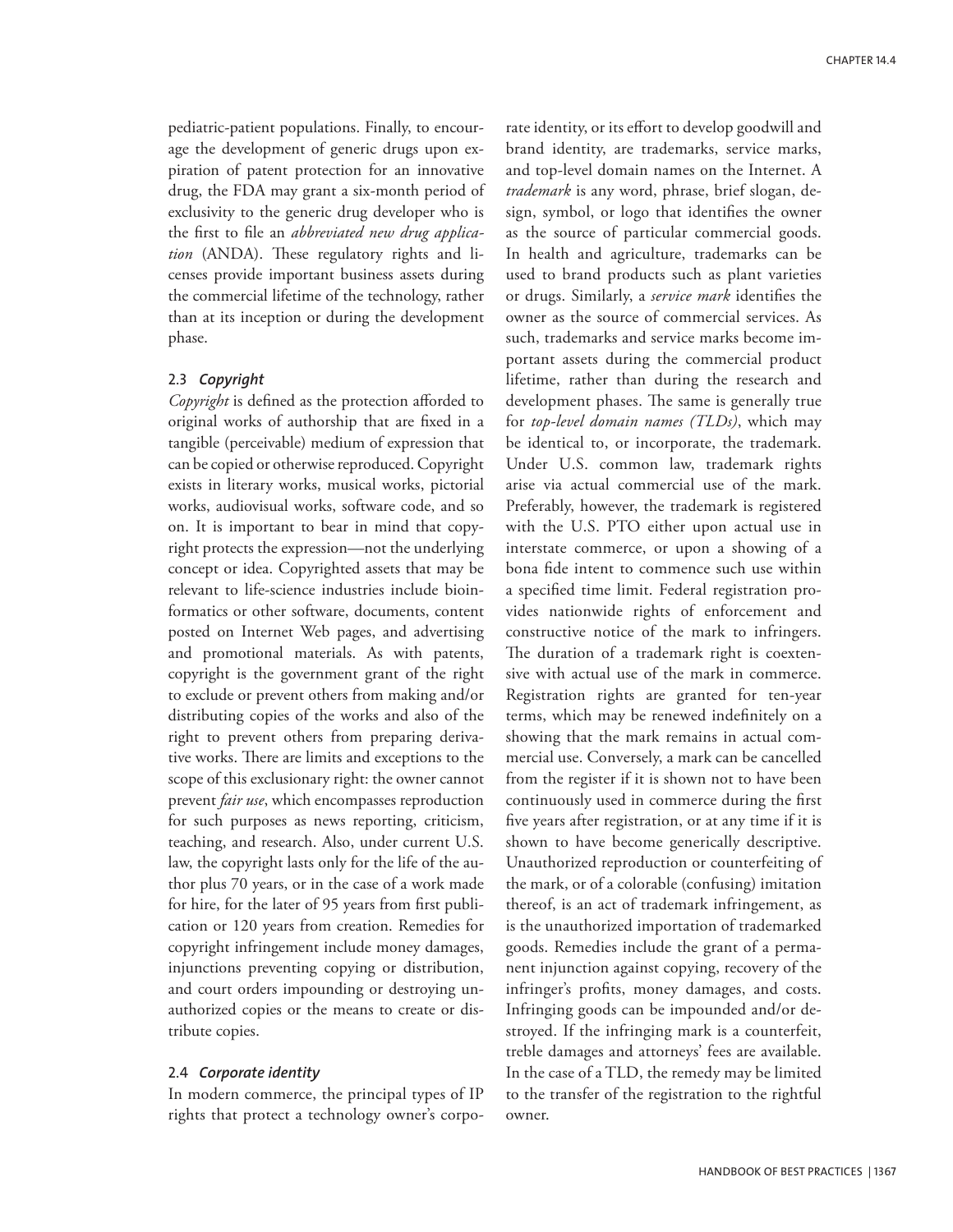## 2.5 *Plant breeders' rights*

*Plant breeders' rights (PBRs)* protect plant varieties that are deemed new, uniform, stable, and distinct against unauthorized sale for replanting. PBRs do not generally prohibit the use of germplasm as breeding stock for creating new varieties. However, an exception to this was included in the 1991 version of the International Union for the Protection of New Varieties of Plants, commonly known by its French acronym UPOV. It prohibits the breeding of a variety *essentially derived* from a protected parent.5 In the United States, *plant variety protection certificates* (PVPCs) confer protection against the use of sexually propagated seed germplasm. PVPCs are administered by the U.S. Department of Agriculture (USDA) under the legal authority of the Plant Variety Protection Act of 1970.

The foregoing is not an exhaustive list of the types of IP rights that may be relevant to a particular technology or product. For example, design patents may protect an attractive or distinctive original design of a useful article, such as a medical or diagnostic device. In the field of agricultural biotechnology, although plants are generally protected by utility patent rights, either *plant patents*—which in the United States grant protection from unauthorized use of most clonally propagated plants—or PVPCs may be obtained in addition to or in lieu of utility patent rights.

## 3**. Subject matter of the FTO**

The first step in conducting an FTO investigation is to define what is to be searched. How precisely the subject matter can be defined will depend largely on the developmental stage of the product or other technology, as well as the nature of the technology itself. For example, a product candidate ready to enter preclinical development requires a more substantial search than a newly discovered gene or biological pathway. In addition, research tools and platform technologies may present unique restrictions on the scope of an FTO search. For example, the search may be limited to an anticipated field of use, or a full search of all uses may be required. Manufacturing technology and methods of use likewise may permit more or less precise descriptions of the subject matter to be searched. Manufacturing typically involves a number of different technologies, such as gene-expression vectors and host cells, as well as a number of different process steps. Each of these technologies may require an individual search, or the search may center on specific combinations of technologies and/or processes. Methods of use may be broadly or narrowly defined; related fields and collateral uses (for example, off-label uses of a therapeutic agent) may also require searching. In addition, the country or countries to search in must be identified. These should include any countries in which the technologies are likely to be made, used, or sold, as well as any countries intended as destinations for export. In general, the subject matter to be searched should be defined as precisely as circumstances permit. When a search is revisited or updated, care should be taken to refine the definition of the subject matter to be searched.

# **4. When to conduct an FTO search**

Prudence must be the watchword guiding the decision of when to conduct an initial or updated FTO search. The decision depends, as a practical matter, on the nature of the risks involved and the level of risk tolerance acceptable to the client. The following is a brief survey of typical considerations that may guide the decision to engage in an FTO investigation as well as how such an investigation should be defined.

#### 4.1 *Business goals*

One particularly useful rule of thumb in determining whether to conduct an FTO search is to review and rank the relative importance of an entity's business goals. This should be done by the decision maker in consultation with counsel. For each business goal, counsel must ask the decision maker whether they could *walk away* from that goal, that is, cease all activities in pursuit of that goal. This assessment is dictated by the availability of permanent injunction as a remedy for infringement of a number of different types of IP rights, such as patents, trademarks, and copyrights. Several subsidiary considerations further guide this analysis.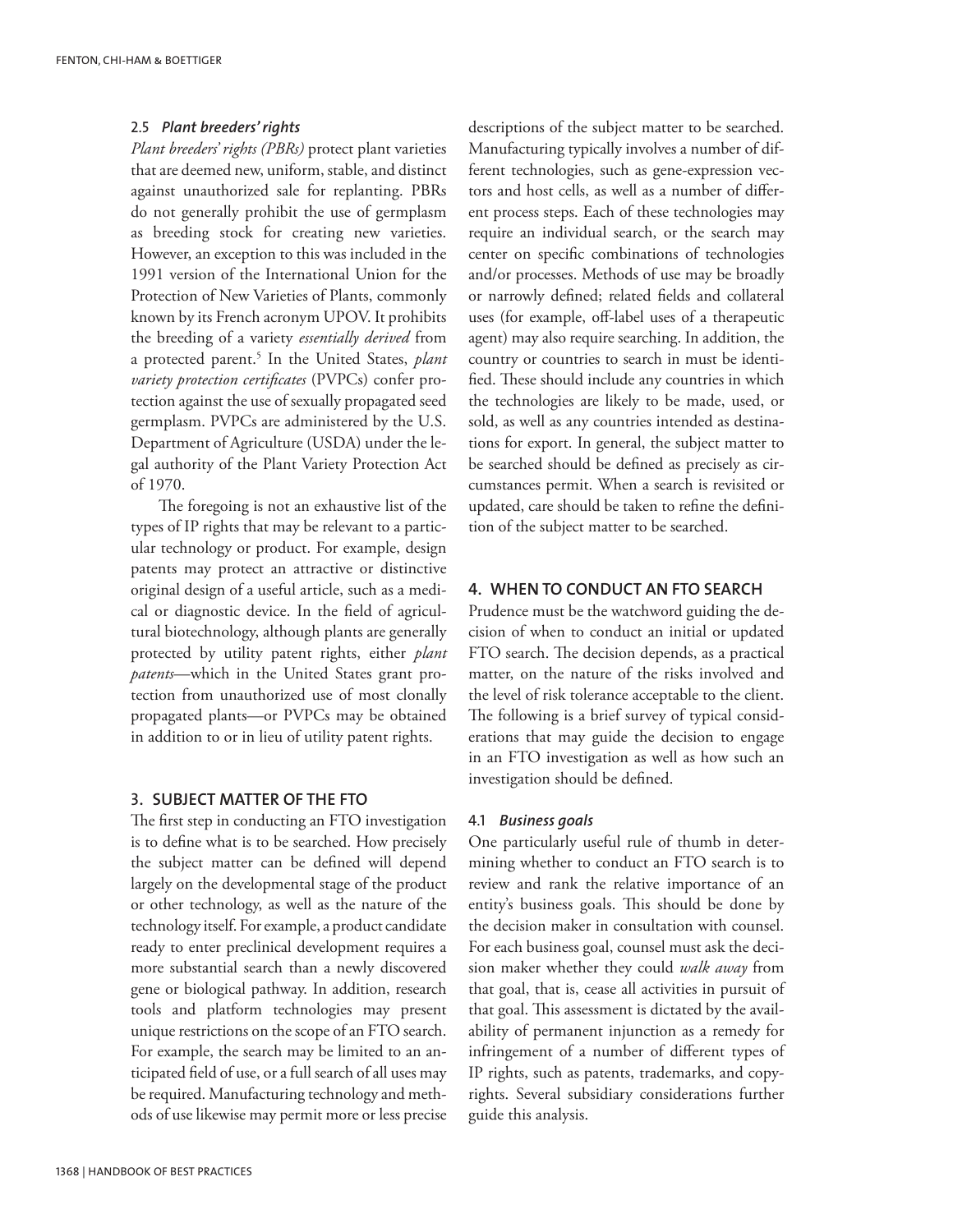First, it has become clear that, under United States law, there is effectively no *research exemption*: the decision in *Madey v. Duke* indicates that exploratory or basic research may constitute patent infringement. So far, commercial companies have not sued universities for the infringement of patents used by their faculty in research.<sup>6</sup> Indeed, a commercial company's decision to turn a blind eye toward infringement in the public sector makes some economic sense. Were a patent owner to sue and win a patent litigation case against a university, the patentee would be titled to injunctive relief and damages, that, for the typical use of patented technologies in basic research, would likely be negligible and not worthy of multimillion dollar patent litigation. However, universities who wish to promote the further development and eventually the commercialization of their faculty's research may want to pay increasing attention to FTO issues so that they can understand how their technologies are situated with regard to other patents in the field and how they can reduce potential future impediments to commercialization.

There is, however, a *safe harbor* exemption for research and development relating to the submission of applications for regulatory approval by the FDA, including both clinical and preclinical studies. The scope and limits of this safe harbor have not been conclusively established, necessitating a case-by-case analysis. Also, many developed countries have similar laws governing whether basic research and research related to the approval of new drugs is exempted from patent infringement. The scope and precision of laws on this point may differ significantly from country to country, and a detailed discussion is beyond the scope of this chapter.

Second, and in view of the above, one must consider the geographic scope of the market to be served by the business goal under consideration. Since IP rights are granted by governments and are territorial in nature, an FTO investigation should apply the laws of the country or countries in which activities are undertaken in pursuit of the business goal. For example, all research, development, and manufacture may take place in the United States, but the commercial market may include Europe as well as the United States. In

other situations, the inverse may be true. The corresponding FTO investigations should identify and assess third-party patent rights in both the United States and Europe. In the case of a worldwide market, cost and a pragmatic assessment of risk may dictate that the FTO assessment be restricted to major markets.

Third, it is important to consider how much has been invested in the business goal to date. A significant investment, or an investment representing a significant portion of total business assets, heightens the need for an FTO search. This principle is illustrated below in the context of a biotechnology or a pharmaceutical for human healthcare. Another approach, suitable to assessing FTO for a research tool or platform technology, is to determine whether use of the technology is limited to a specific (and minor) project. If the technology will be relied upon broadly, or will underpin an important long-term business goal, an FTO search should be considered early.

A related consideration is whether the early establishment and monitoring of FTO will increase the attractiveness of the business goal to potential investors. Venture capital investors and large institutional investors tend to be quite sophisticated and keenly interested in the IP risks pertaining to a technology or business plan of interest. More recently, a well-formulated IP strategy is a requirement for funding agencies that, in addition to supporting research, are dedicated to ensure the prompt dissemination of a project's outcome.

## 4.2 *Risk of IP infringement litigation*

Another rule of thumb is equally important. Counsel and the decision maker should assess together whether the client can tolerate the risk of litigation. Risk tolerance varies with government oversight and regulations, management style, and the nature of business activities, but is also closely tied to financial resources, including the availability and scope of relevant insurance. When assessing the risk and consequences of infringement litigation, one must bear in mind that, at least in the United States and Europe, the cost of defense is significant. Also, at least in the United States and the United Kingdom, damages awards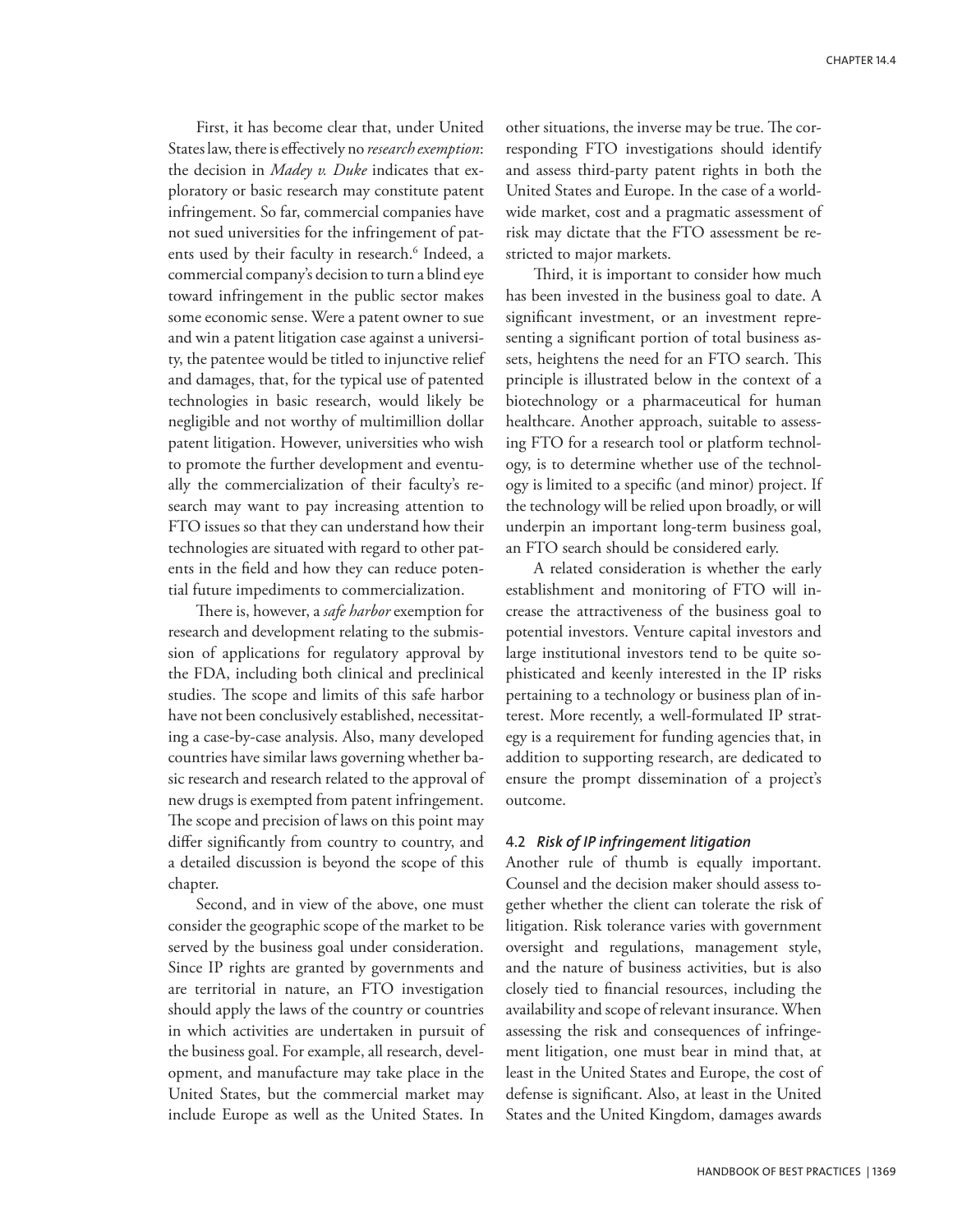for patent infringement tend to vary from large to quite large. Legal costs and damages, taken together, can figure in the tens of millions to the hundreds of millions of U.S. dollars.

As mentioned previously, another significant risk of infringement litigation is that a court will issue a permanent injunction, for example, ordering the client to cease its infringing activities or, under certain circumstances, ordering the seizure, impoundment, and/or destruction of infringing goods. Thus, the risk assessment must take into account the value of lost business opportunities. There may be other risks consequential to the initial infringement liability, such as shareholders lawsuits and investigation and/or enforcement actions by regulatory authorities (for example, the U.S. Securities and Exchange Commission [SEC]<sup>7</sup>).

It must be noted, however, that infringement litigation is also costly to the plaintiff and may not be pursued when the unauthorized use of the technology does not threaten the patent holder's business goals. The use of patented technologies in the course of academic research in the United States, for instance, has been shown to constitute infringement, but infringement lawsuits against academic researchers are likely to provide little benefit to the patent holder either through injunction or through the recovering of damages. Examining the economic and legal rationales for infringement litigation may be particularly important for assessing the risk of infringement litigation by researchers in public and not-forprofit institutions and in developing countries.

#### 4.3 *Level of investment*

A third useful framework for deciding when to conduct an FTO search is to determine what business decisions should trigger the search. It will be fairly straightforward to identify the types of decisions that would significantly increase resource commitments to a specific business goal. Such discontinuities in business strategy or financial investment should signal the need for an initial or updated FTO search. Indeed, many companies have made projects pass a series of increasingly rigorous FTO studies during the course of development. A sampling of the changes in investment that may merit new or updated FTO studies in the development of a novel biologic or pharmaceutical drug are illustrated in Box 1. Analogous investment changes that may warrant an FTO analysis also exist in other fields, such as agricultural and industrial biotechnology.

# 5**. Scope of the typical FTO investigation**

A typical FTO search canvasses all reasonably available sources that are likely to reveal relevant third-party IP rights. For the most part, these are computerized databases and search engines capable of surveying publicly accessible patent, technical, and commercial literature. Issued patents, published patent applications, and scientific/technical publications, as well as databases of meeting presentations and grant awards, can be searched using keywords, investigators' names, assignee/owner names, and subject-matter classifications. Biological sequence databases, including both nucleic acid and protein sequences, can be searched using a query sequence. Patent assignment branch records should be searched to reveal the names of real parties in interest, as well as transfers of ownership. Patent annuity and maintenance-fee records should be searched to verify that patents identified as relevant are in fact still in force. On the commercial front, the SEC filings of identified assignee/owner businesses that are publicly traded can be searched on the electronic data gathering, analysis, and retrieval system (EDGAR)8 . The filings of interest include companies' quarterly (8-K) and annual (10-K) reports of progress toward their business goals, which include self-assessments of risk. A search of the records of known competitors may reveal common threats to FTO status, such as third-party IP rights in broad classes of molecules (for example, fusion proteins) or manufacturing technologies. When appropriate, press releases, industry-specific news reports, and stock analysts' reports also should be investigated.

#### 5.1 *"Level one" FTO investigation*

As mentioned above, not every FTO investigation merits the same scope or depth of search.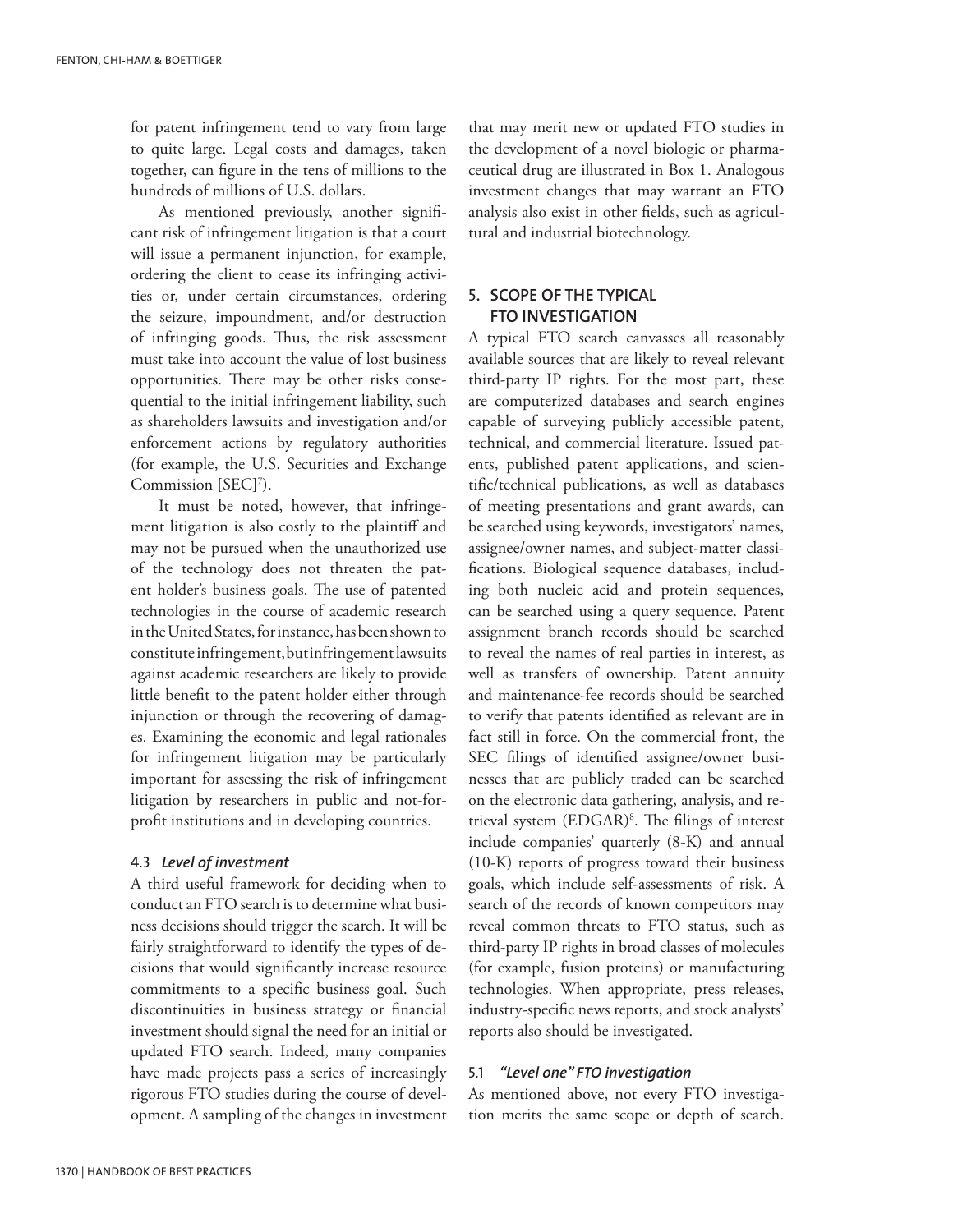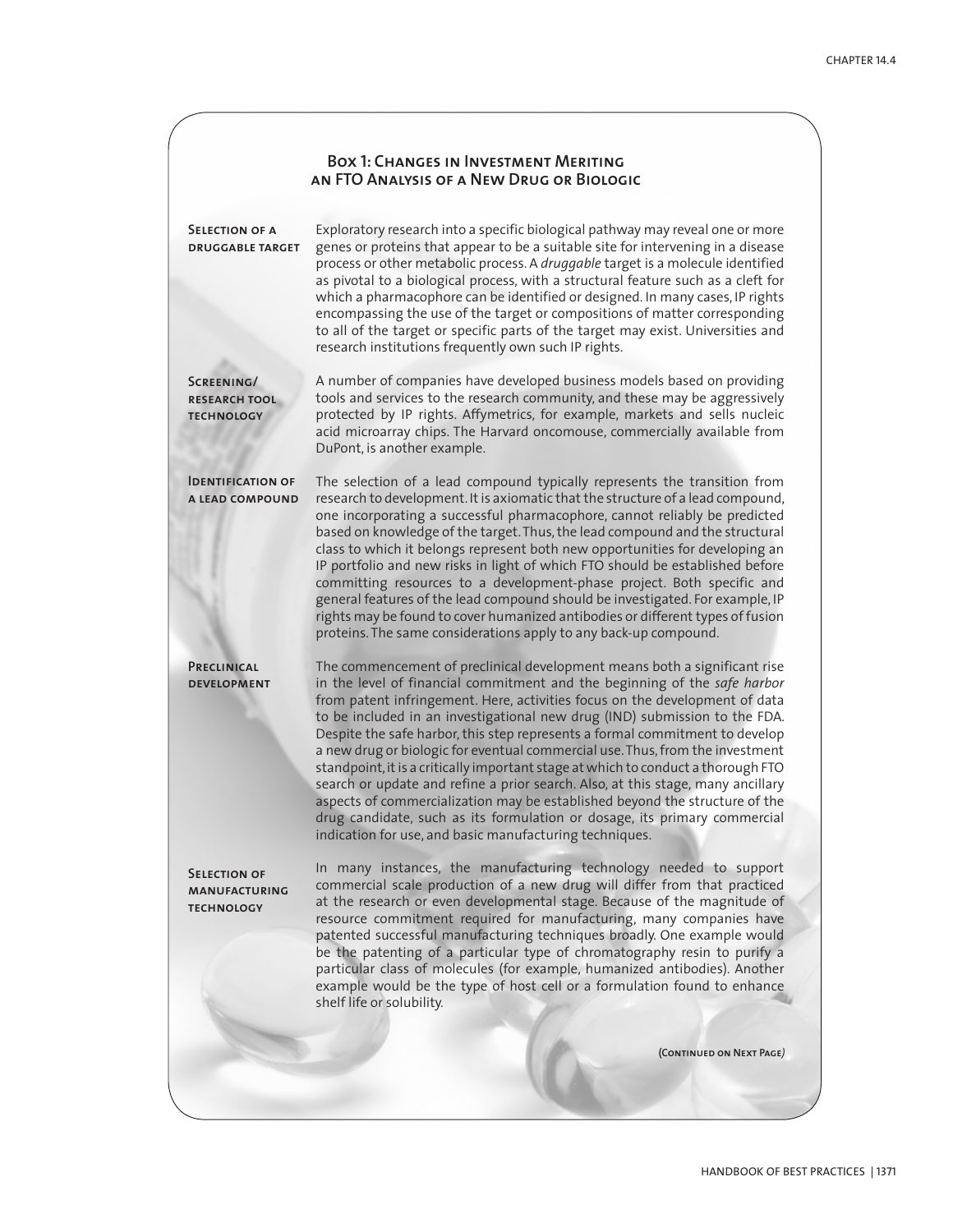#### Box 1 (CONTINUED)

**Selection of a clinical indication(s)** A main or primary clinical indication for the new drug or biologic may have been selected based on an understanding of the target and its mechanism of action. As development progresses, however, additional indications may become apparent, as may additional channels of commercialization (for example, neurologists may find the drug attractive for one disease, while gastroenterologists may perceive its value for another distinct disease). Each distinct clinical indication may attract its own competitors, dictating the need for corresponding FTO studies.

**IND Submission** An IND application is the document the FDA uses to decide whether to allow human trials of a new drug or biologic agent. Readiness to submit an IND and, even more so, holding an approved IND represent a critical achievement in the business life-cycle. The interest of investors and potential corporate partners or acquirers is piqued, and the value of a business is significantly enhanced. It is particularly important at this juncture to establish the feasibility of the business goals corresponding to the drug development project. Indeed, a number of pharmaceutical companies treat the FTO investigation conducted at this juncture as the *go/no-go* decision on commercialization.

**Pivotal clinical trial** A pivotal clinical trial is one that can generate statistically sound data that the FDA can use to decide whether to approve a drug for commercial sale. Depending on the clinical indication, such a trial may take from one to five years, and may involve from tens to thousands of patients. Initiating and conducting such a trial often represents the single largest investment made during the course of commercialization. In addition, starting such a trial signals a commitment to particular drug compositions, formulations, methods of manufacture, and methods of administration and use. This commitment alerts third-party IP rights holders to the value of their IP, raising the cost of establishing FTO by entering into license agreements or avoiding adverse IP rights by *designing around* them.

**NDA/BLA submission** The new drug application (NDA) or biologics license application (BLA) is the dossier submitted to the FDA for its decision on commercial approval of a new drug or biologic agent. FDA approval, which typically takes from two to four years, signals the end of the *safe harbor* from patent infringement. Thus, the period of NDA/BLA pendency represents the last stage at which any remaining FTO issues may be resolved without exposure to infringement litigation.

**Commercial launch** This is the commencement of actual commercial activity, the stage at which a company is fully vulnerable to charges of IP rights infringement. Prudence dictates that FTO must be established prior to this stage and that periodic monitoring be conducted to ensure preservation of FTO throughout the product's lifetime.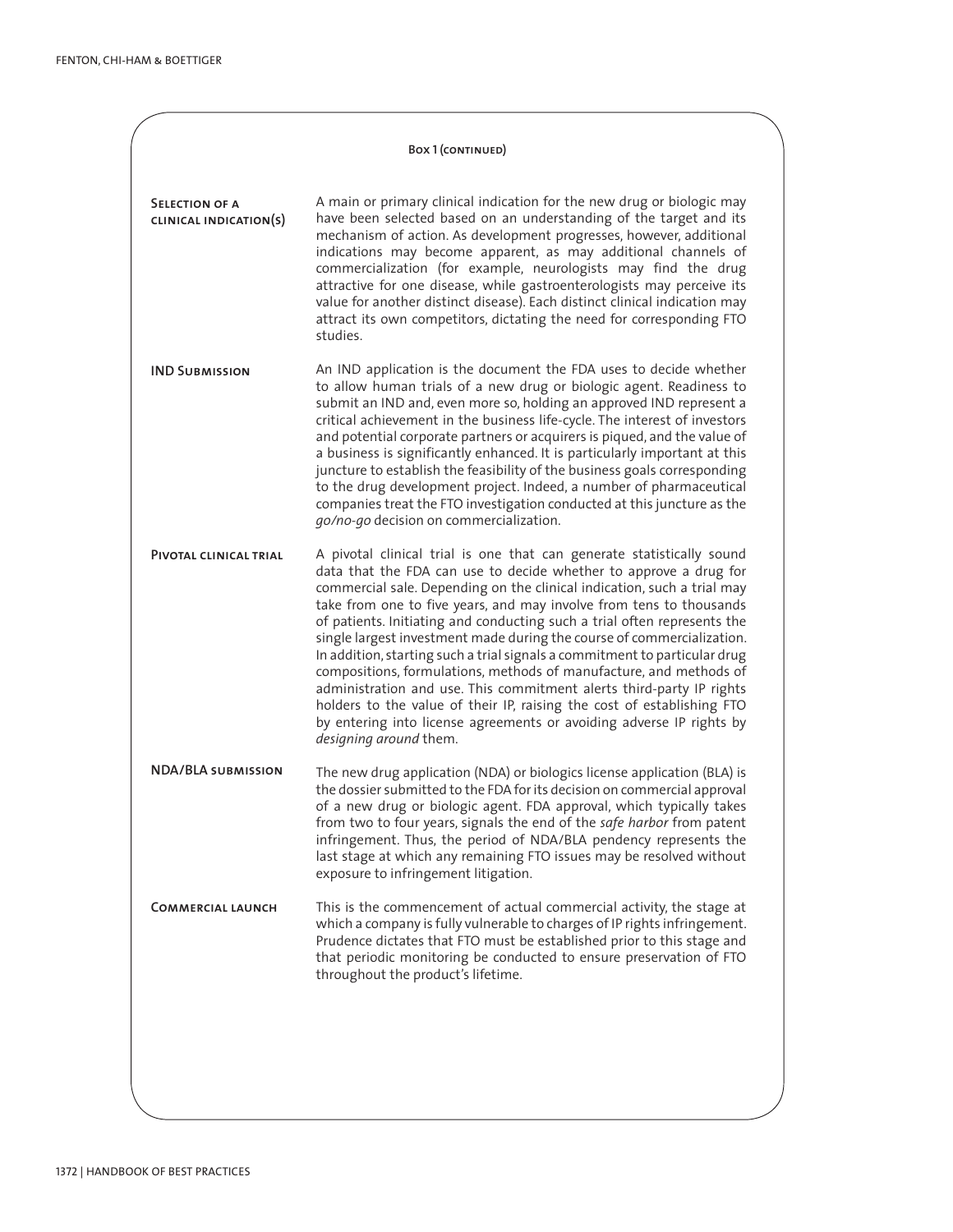Exploratory-stage research, or consideration of a new business goal, may require no more than an overview and risk identification. The question to be answered is whether there are any so-called *blocking patents* that would preclude pursuing the new goal. This is called a "Level One" FTO study to distinguish it from more in-depth analyses. The Level One study assesses only public information, typically in the following two categories:

- • **Patent database searches.** Keyword, surname, business name, and sequence searches of patent databases are conducted to reveal relevant patents and published applications (which are potential future risks).
- • **Patent ownership and status searches.** Surname and business/entity name searches of assignment branch records are conducted to reveal ownership interests, transfers of ownership, and other recorded rights affecting ownership. If deemed prudent, secretary of state records may also be searched to reveal any transfers or liens that may not have been recorded at the federal level. Searches of relevant annuity/maintenance-fee databases are conducted to reveal whether any of the identified patent risks have lapsed for nonpayment.

#### 5.2 *"Level Two" FTO investigation*

There are many ways to design and implement more in-depth FTO searches. The nature of each search is dictated both by the precise definition of the subject matter to be searched and by the decision maker's desired degree of risk characterization. Both considerations rest, in turn, on the significance of the business goal and the amount of resources required to achieve it.

A typical "Level Two" FTO investigation is considerably more sophisticated than a Level One, yet still only requires access to public information. Assessing nonpublic information requires either cooperation among the relevant parties (for example, IP due diligence in support of a business alliance) or court order (such as during the discovery phase of infringement litigation). Both are beyond the scope of this chapter.

Patent database searches are conducted as described in the Level One investigation, but the analysis conducted on this raw data goes beyond mere identifying potential *blocking* patents. Instead, the patent rights are evaluated substantively to construct a *patent landscape* in which the patent claims are grouped by subject matter. For example, one group may encompass expression vectors and be subgrouped according to the type of vector. Another may encompass host cells, including specific types of host cells and their culture methods. Yet another group may encompass the structural class to which the drug of interest belongs. For example, all patent rights on fusion proteins may be grouped together, with sub-groups defined according to the protein class of interest (for example, receptor-Ig fusion proteins). The groupings can be configured to most effectively educate the business decision maker about how to proceed.

Another very informative way to analyze the search results is to construct a timeline of patents on similar or overlapping subject matter. Ordering the patents and published applications according to their *priority dates* (also known as *effective filing dates*) reveals important relationships. For example, it reveals which patents are *prior art* against newer patents. Since patents may only be granted if the claims are both novel and nonobvious over the prior art, this analysis reveals the relative dominance of earlier, broader patents over later, narrower patents. There are many circumstances in which broadly and narrowly defined claims covering the same subject matter can coexist and be owned by different parties. Analyzing the priority timeline will reveal whether some patents should be licensed or designed around by developing alternative technology. This analysis will also reveal which parties possess more leverage to seek higher license fees. Including published applications in the timeline enables the astute decision maker to make educated guesses about the scope of claims likely to issue from applications filed later. Finally, it provides insight into possible interferences. Unique to U.S. patent law, an *interference* is an administrative proceeding before the Board of Patent Appeals and Interferences, in which two or more parties claiming the same subject matter in separate patent applications engage in a contest to determine who was the first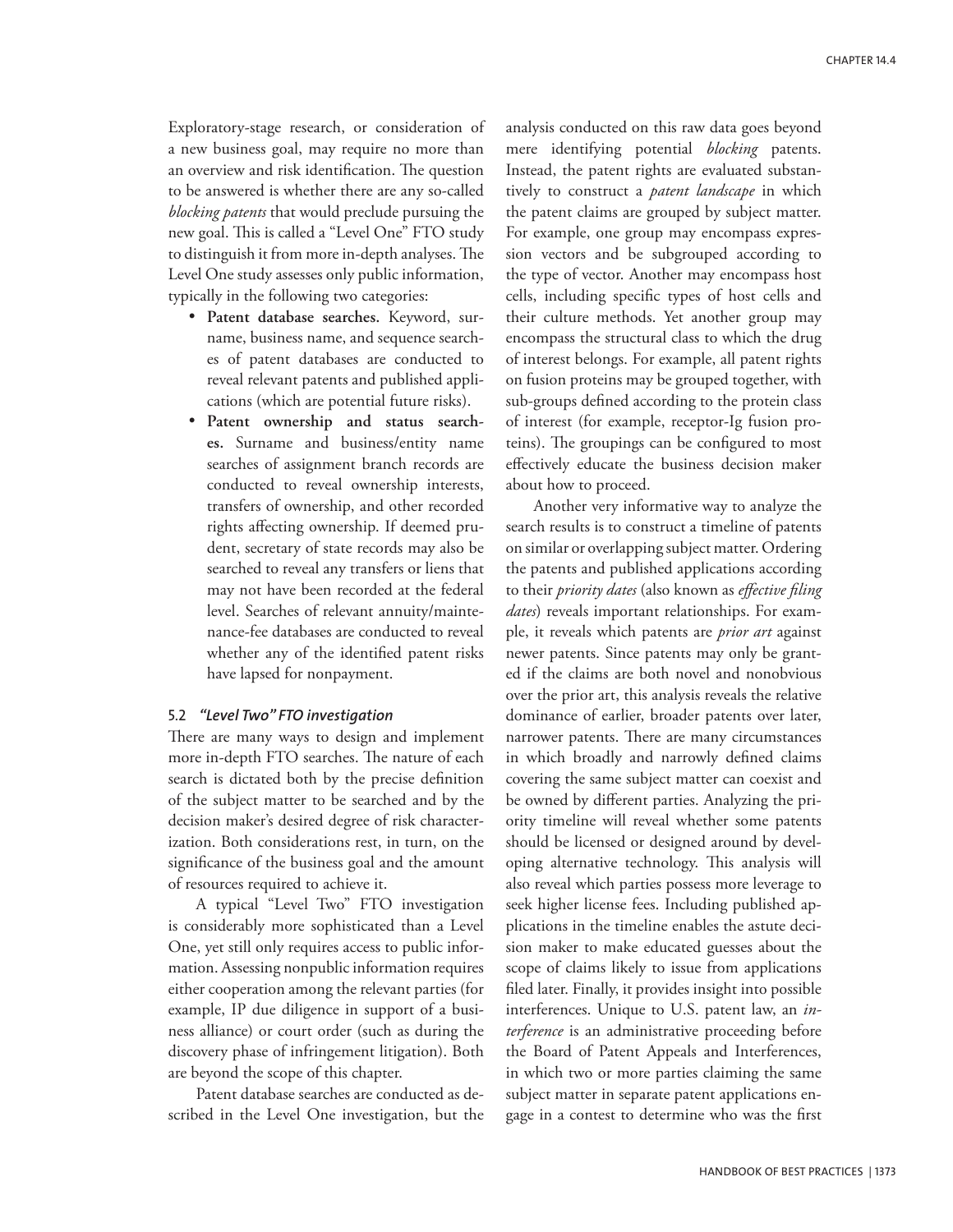to invent. The procedural rules are strict, and the winner is awarded the patent. Figure 1 in the case study below illustrates a typical patent-priority timeline.

Scientific and patent literature, including patents and patent applications, illustrate the existing prior art at the time that related patent applications were filed. The priority dates of each patent and patent application relative to the publications dates of the main scientific literature are shown.

The analysis of priority claims in published patent rights also reveal *family* relationships among different patents and published applications. *Patent families* include both vertical and horizontal relationships. A vertical or lineage relationship arises when a later patent application claims the benefit of an earlier, related application that names the same inventor (or at least one common inventor, in the case of joint inventors).

If the *specification* (text portion of the application) is identical to the earlier application, but the claims cover different subject matter, the later application is called a *continuation* or a *divisional*. If the specification has been edited to disclose more or less information, and corresponding changes have been made in the claims, the later application is called a *continuation in part*. Horizontal relationships arise in *foreign filings*, counterparts of the original application filed in other countries or common patent territories. Such foreign filings are made under bilateral or regional treaties in which two or more governments agree to reciprocally recognize the priority of applications filed in each others' territories. The main vehicle for generating horizontal families of counterpart applications is the Patent Cooperation Treaty (PCT). The PCT provides a preliminary *clearinghouse* in which the claims are searched, and optionally examined, by a single examining authority. Both

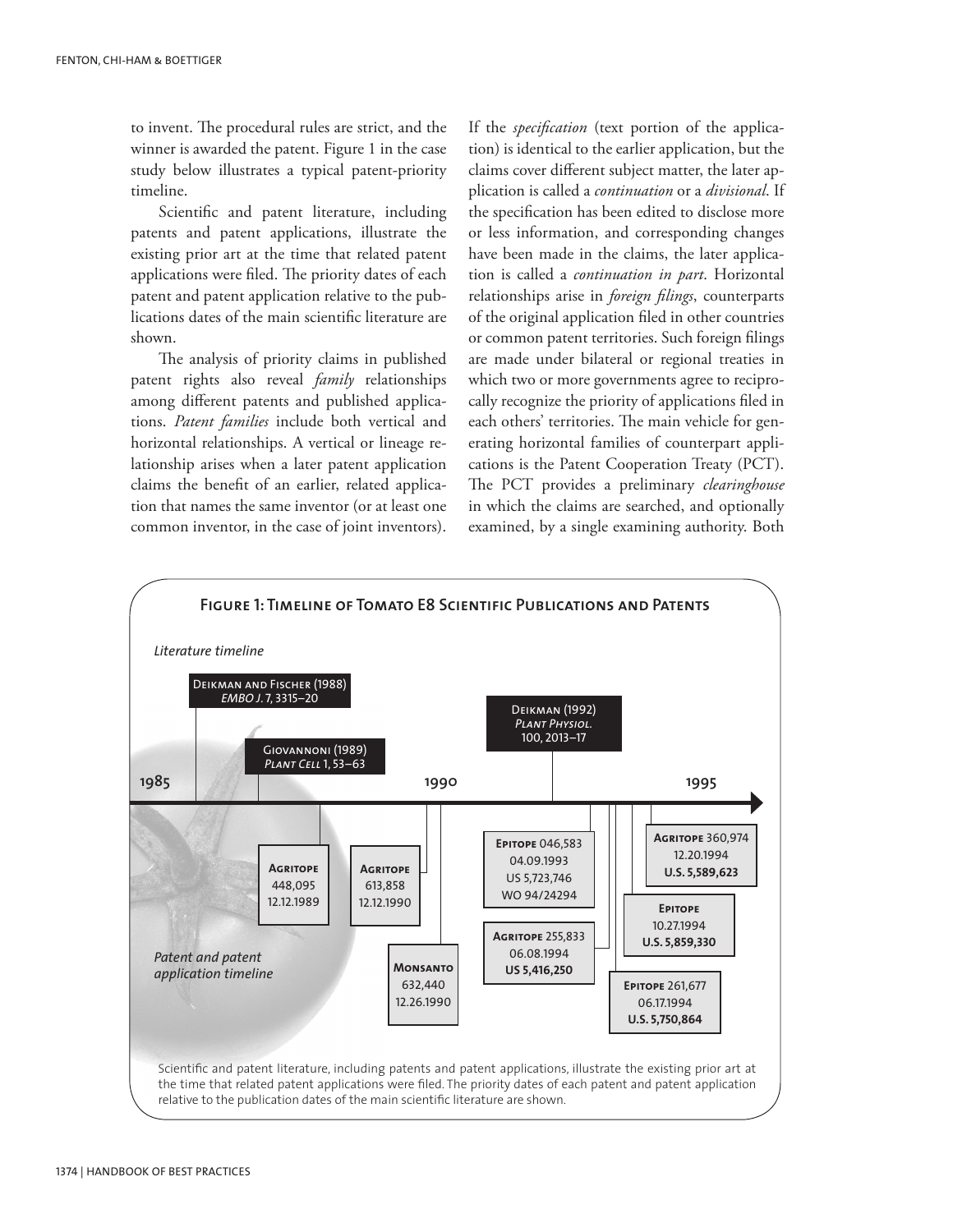the PCT examination report and the PCT search report are publicly available. Figure 2 in the case study below provides an illustration of patent family relationships.

Very often, the foregoing analyses reveal a subset of identified patent rights that require close analysis, including advice to the decision maker about the scope of the patent claims. This type of analysis is known as *claim construction*. It requires counsel to obtain and evaluate the patent file histories. The *file history* (or prosecution history) is the written record of negotiations between the patent applicant and the examiner. The patent specification (text portion) typically does not change during prosecution; however, the claim language does change, sometimes quite dramatically. For example, the examiner may require that the claims be divided into subsets, which are then prosecuted separately in divisional applications. Other changes in claim language arise from the need to conform to patentability requirements, such as enablement, written description, clarity, novelty, and nonobviousness. Even where the claims have not been amended, the patent applicant may have made remarks that define the scope of the claim or that disclaim a broad interpretation. Such remarks are referred to as *file wrapper estoppel* or *prosecution history estoppel* because the patentee is not allowed to assert a broader claim scope when enforcing the resulting patent.

In the United States, prosecution history analysis is restricted to the histories of issued patents and published applications, since the files of provisional and unpublished applications are

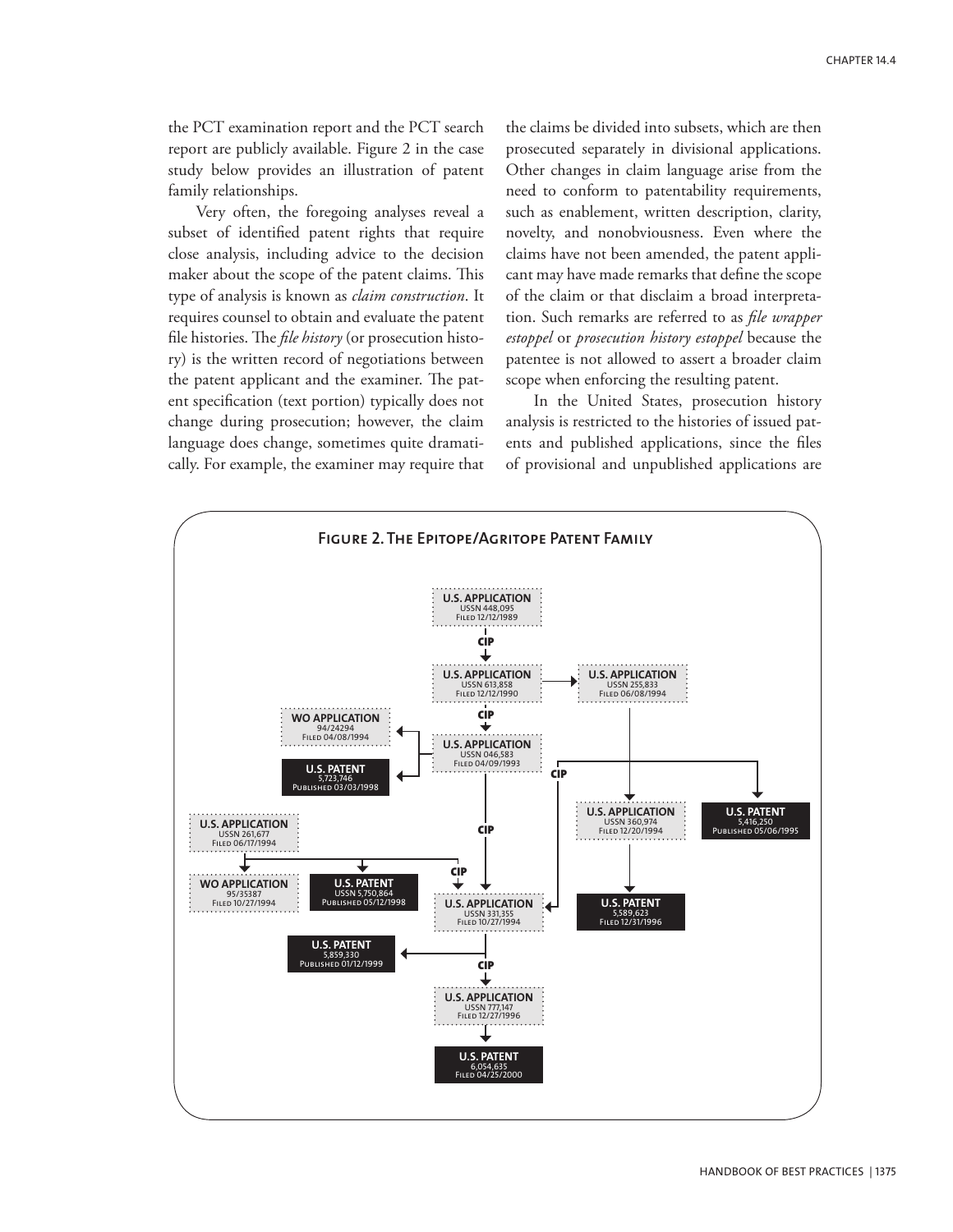confidential by law. In most cases, the file histories of foreign counterpart applications are available to the public. Thus, one can obtain insight into the potential scope of patentable claims by obtaining and analyzing the file histories of one or more counterpart applications in a patent family. European prosecution histories are available electronically as .pdf files. Australian histories can also be obtained and are often useful because the pace of examination in Australia is frequently more rapid than it is in other PCT member states. Each foreign counterpart application is examined in accordance with the granting country's patent law, so one must expect to encounter more or less nuanced differences in the scope and format of patentable claims.

In addition to analyzing prosecution histories, it is necessary to check the appropriate patent litigation databases to determine if any patents of interest have been held invalid or unenforceable. The PTO Web site should also be checked for information on whether an interference has been declared involving a patent of interest. The interference proceedings are not public information, but the final decisions of the Board of Patent Appeals and Interferences are publicly posted. Similarly, the records of foreign patent offices should be checked to determine whether any newly-granted patents have been the subject of patent oppositions. An opposition is an administrative proceeding in which any member of the public adversely affected by the patent grant may file arguments urging that the patent should not have been granted, that is, it fails to comply with the grantor's laws on patentability. Europe and Australia are among the countries that permit the filing of oppositions within a specified time period following the patent grant. The record of opposition proceedings in each country is publicly available.

Finally, a prudent and thorough FTO investigation includes searches of business and news records as well as of patent records. General and industry-specific news reports may reveal the names of business or nonprofit IP holders not revealed through the patent database searches. They may also provide useful overviews on the state of the art or the competitive marketplace. If available, stock analysts' reports on an industry sector or an individual business are particularly helpful. Such reports often provide independent, expert assessments of business risk, including IP risks. As mentioned earlier, the annual report or SEC filings of an IP rights holder provides useful self-assessments of risk and competition. Perusing the patentee's Web site and relevant press releases will often reveal whether the patent rights in question correlate to a stated business goal. Such information provides the decision maker with valuable insight into both the business model of the patentee and the importance—and therefore value—that the patentee places on the patent rights of interest. For example, a university or nonprofit organization may have a stated policy of licensing its IP rights in order to pursue its mission of advancing public knowledge or providing public benefit. Similarly, research tool companies have adopted business models that rely on broad licensing of their IP rights. In contrast, innovator drug companies and biotech companies may be motivated to preserve their exclusionary rights, such that licenses may not be available, or offered only on unfavorable terms.

#### 5.3 *Limitations*

It is imperative for the decision maker to bear in mind, when considering the results of any FTO investigation or clearance search provided by counsel, that such searches are, by their very nature, limited. First, the search is limited in time. New patents may have issued since FTO was last analyzed, and it is for this reason that periodic updates must be considered. Second, the search is limited to publicly accessible information. It is impossible to identify all of the new inventions made in the field of interest or to characterize the trade-secret rights claimed by competitors or other business entities. Similarly, no FTO search can identify or analyze unpublished patent applications. This category includes United States provisional patent applications, as well as utility applications that are less than 18 months old (as measured from the priority date). Under current United States law, older utility applications also may not be published if the applicant has requested nonpublication and disclaimed the right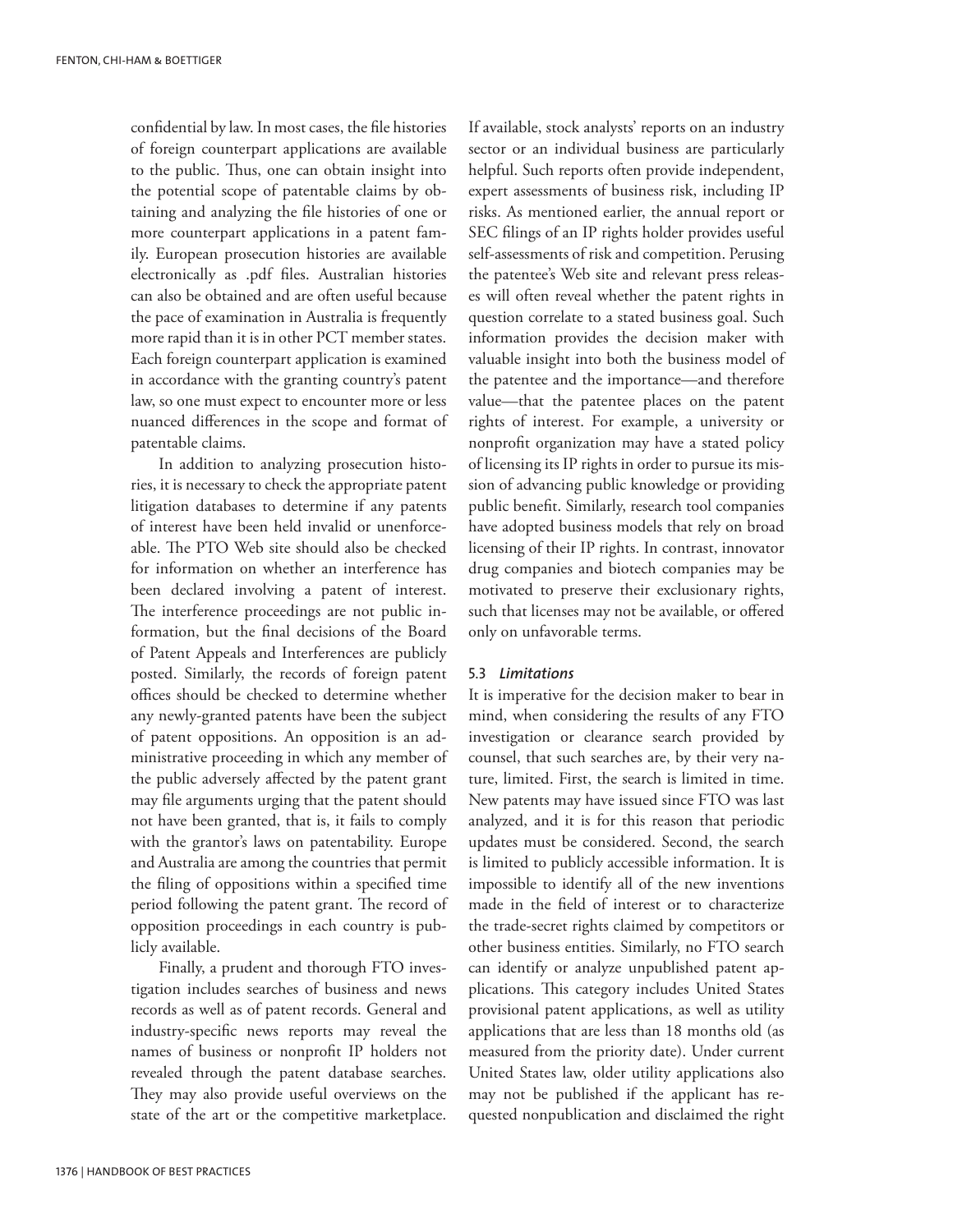to file foreign counterpart applications. Also, as mentioned above, the file histories of unpublished U.S. applications are not available to the public. For these reasons, an FTO investigation may need to be updated regularly. If desired, an automated, computer-based monitor may be instituted to alert counsel of new patent information as soon as it becomes publicly available.

Business information also may not be available. A company's business goals and the status of its research and development projects, for example, may not be publicly disclosed. Similarly, information about the competitive risks perceived by the company may not be publicly available. While lawsuits are a matter of public record once filed, invitations to license a patent, threats of litigation, licensing negotiations, and settlement discussions are usually not in the public record. Corporate documents, such as contracts affecting the ownership of intellectual property (for example, assignments, security interests, joint development agreements, service contracts) also are usually not public records. Similarly, contracts affecting the use of IP rights (for example, licenses, settlements, options, material transfer agreements, confidentiality agreements, employment agreements, consulting agreements, noncompetition agreements, service contracts) are usually not public records. Business information influencing the results or interpretation of an FTO study may not be revealed until a due diligence investigation is carried out as part of a license negotiation, or until the discovery phase of a patent infringement suit commences. In certain circumstances, however, the existence of a corporate document that affects ownership or use of IP rights *material* to a publicly traded company's business may be revealed in the company's SEC filings. A document is considered *material* if it affects the value of the company's stock.

Another key area that usually cannot be explored when using only publicly available information is whether there are any adverse claims to inventorship of third-party patent rights. Increasingly, inventorship disputes are being considered in litigation and other adversary proceedings as a way to obtain a license from a newly added, sympathetic co-patentee. As with nonpublic business information, the existence of possible inventorship claims is often not revealed until a licensing due diligence investigation is carried out with the consent of the patentee or the discovery phase of litigation commences.

# **6. The product of an FTO investigation**

The product of an FTO investigation conducted by a law firm or an in-house attorney and communicated to the decision maker is uniformly recognized under U.S. state law as being *attorney-client privileged information*, and depending on the circumstances may also fall under the *work product privilege*. The results retain their privileged status as long as the client (who holds the privilege) chooses not to reveal the information to others, or it is not inadvertently disclosed. The attorney-client privilege applies to advice regarding IP rights in most European countries as well as in the United States. It is important to keep in mind, however, that in some countries patent professionals are not attorneys; thus the degree of protection afforded to the results of an FTO investigation may vary and should be established in advance. Switzerland, for example, does not recognize privilege in the communications between a patent practitioner and a client, although it does so between an attorney and a client.

In many circumstances, for example, where a Level One FTO investigation is all that is needed, the results of the investigation may simply be the oral advice of counsel to the decision maker. Depending on the purpose of the FTO investigation, or where a more-detailed Level Two investigation has been carried out, counsel may provide a written report to the decision maker. Typically, the report includes brief statements of the scope of the search, as well as a listing of the search strategies used (for example, keywords, sequences, assignee names). The report also includes a listing of the identified third-party IP risks. A written report of the identified risks is usually brief and carefully worded because of the potential for such commentary to function as admissions against interest of the client, if the attorney-client or work product privilege is lost or waived.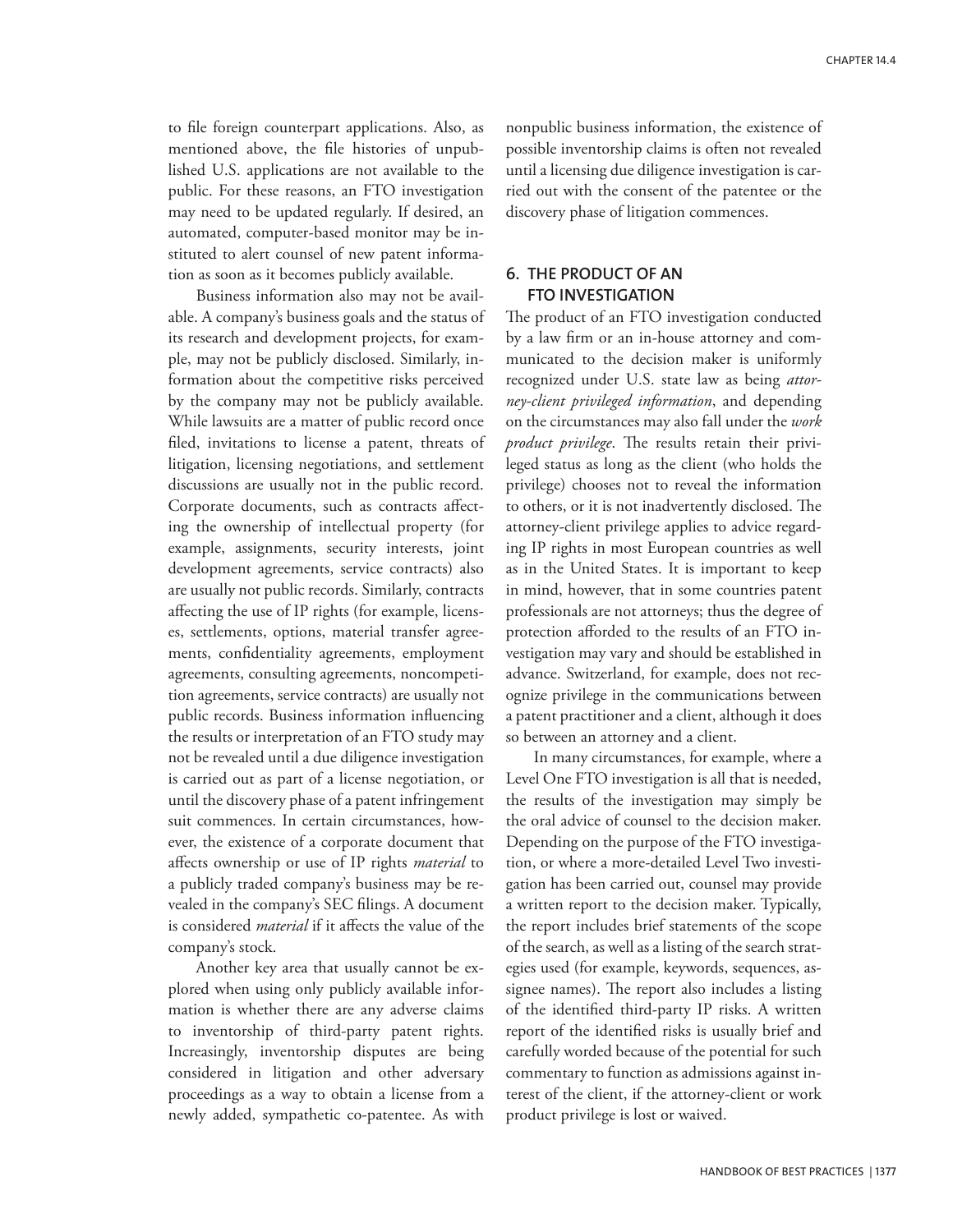The most important feature of any document reporting the results of an IP FTO investigation is that it is a *living document*—it should be updated as new information comes to light through a monitor or through a regular schedule agreed to between counsel and the decision maker. The decision maker should understand that decisions may have to be modified or reconsidered in light of updated information about changes in the nature of the IP risks being monitored, their status, or newly emerging intellectual property. This process should continue for as long as the business goal is pursued.

#### 7**. IP risk management strategies**

The process of securing or improving FTO does not stop once the results of an investigation are available. Rather, the results of a clearance study provide the tools and intelligence necessary to determine the most desirable course of action for the client (whether a business, a university, or other nonprofit entity) to take in light of the discovery of a so-called *blocking patent*. Counsel should work closely with the decision maker in developing IP risk management strategies. Box 2 presents a representative but by no means exhaustive survey of the principal strategies that may be considered. Any one or a combination of the risk management strategies shown in Box 2 may be employed, as deemed prudent and appropriate by the decision maker working in consultation with counsel. These and other options are further discussed by Krattiger.<sup>9</sup>

# **8. Case study: FTO analysis and the legal limitations of a public-domain technology**

The purpose of this case study is to illustrate basic strategies for performing an FTO search of a technology that has both research and commercial objectives. This particular example includes the decision maker's considerations when engaging in an FTO analysis, the process of gathering FTO information in-house, the evaluation by legal counsel, and the outcome of the analysis. Attorney-client confidentiality privileges have been waived for the sake of sharing the experiences of this investigation. The end results of the analysis show that while the target technology, per se, is in the public domain, FTO restrictions are present when it is combined with other technologies.

Legal counsel is often sought when developing commercial products. But the use of FTO searches is not limited to business plans; they may also be crucial to projects with research and social objectives. Platform technologies used in the early phases of product development are of special concern because failing to negotiate access could drastically affect subsequent research and development plans or the licensing value of the technology. Unlike established agricultural biotechnology companies with in-house IP counsel, public sector scientists around the world may not have easy access to legal experts and consequently are often unaware of the IP restrictions on commonly used research tools. Fortunately, to facilitate the research and development of improved crops with commercial and humanitarian objectives, the Public Intellectual Property Resource for Agriculture (PIPRA)<sup>10</sup> is working to design agricultural biotechnologies that are technically strong and subject to minimal IP restrictions.

Plant transformation vectors—the molecular shuttle vehicles that introduce desired genes and traits into bioengineered crops—are a key platform technology in agricultural biotechnology. Plant transformation vectors combine numerous components, such as genetic regulatory elements (promoters), selectable markers, systems to remove those markers, and more. By virtue of the fundamental role that these technologies play in bioengineered crops, they are often protected by intellectual property. Moreover, the FTO pathway quickly becomes entangled and complex because these technologies are usually not used individually but combined with different traits and in numerous host plants. To steer clear of potential blocking patents, it is important to incorporate technologies and methods that are in the public domain (free of IP restrictions) or that can be used with permission. This is why PIPRA, in collaboration with scientific and legal experts, is researching the FTO of various vector components,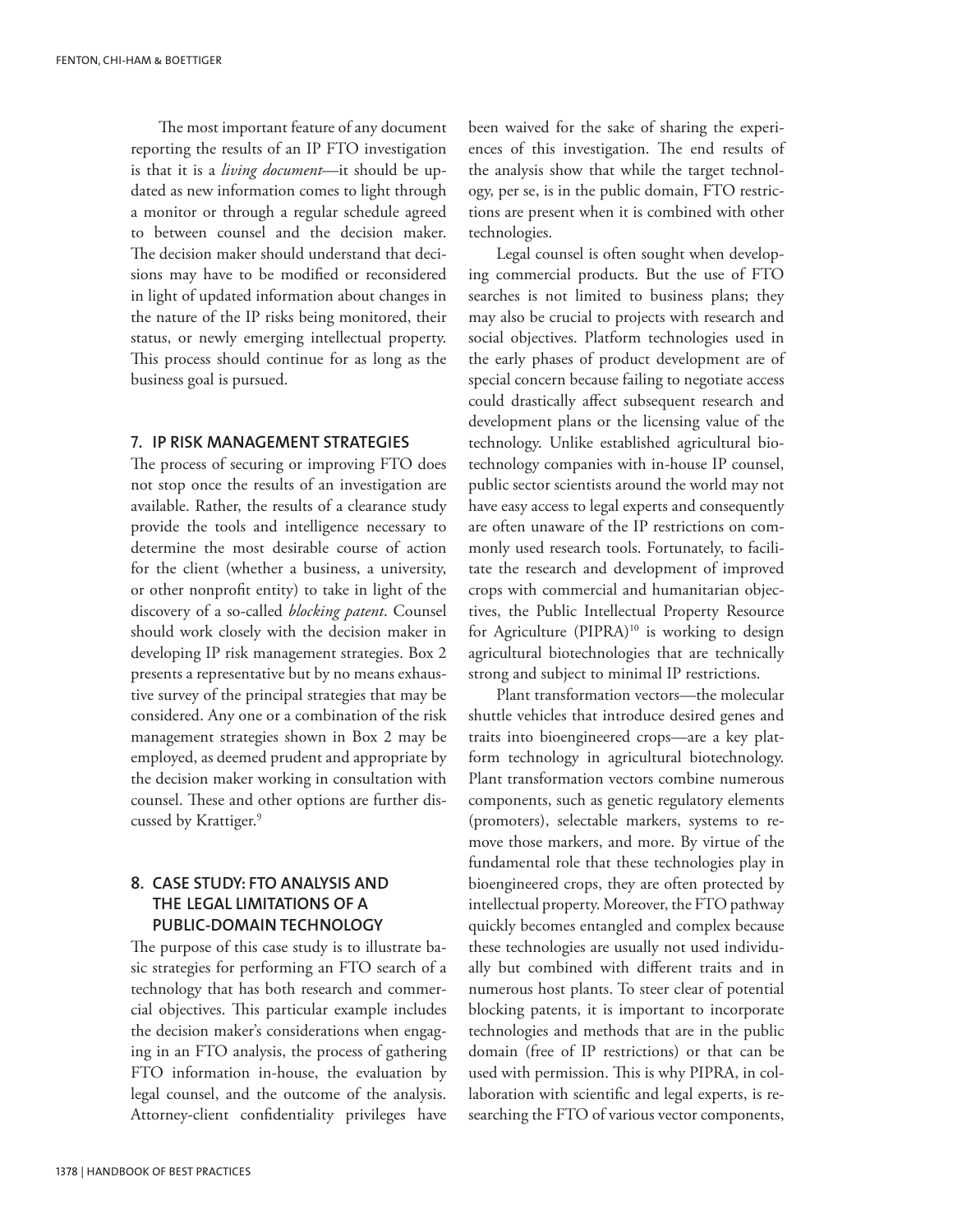# **Box 2: Options for strategic use of the results of an FTO investigation**

| <b>ABANDON OR MODIFY</b><br><b>BUSINESS GOAL</b><br>OR BUSINESS PRACTICE                       | If a blocking patent has been discovered and cannot be licensed or<br>avoided, the decision maker must consider whether it is acceptable to<br>abandon pursuit of the affected business goal or the affected business<br>practice (such as the use of a particular research tool or methodology).<br>Alternatively, it may be commercially reasonable to modify the<br>business goal or practice and thus obviate the blocking effect. This<br>process is called "designing around the blocking patent." The effect<br>and cost of the modification must be taken into account to consider<br>the reasonableness of this approach. For example, the decision maker<br>must consider whether FDA approval would be required to change a<br>formulation or manufacturing processes                                                                                                                                                         |
|------------------------------------------------------------------------------------------------|------------------------------------------------------------------------------------------------------------------------------------------------------------------------------------------------------------------------------------------------------------------------------------------------------------------------------------------------------------------------------------------------------------------------------------------------------------------------------------------------------------------------------------------------------------------------------------------------------------------------------------------------------------------------------------------------------------------------------------------------------------------------------------------------------------------------------------------------------------------------------------------------------------------------------------------|
| TAKE A LICENSE,<br>IF ONE IS AVAILABLE ON<br><b>COMMERCIALLY REASON-</b><br><b>ABLE TERMS</b>  | It is important to evaluate the likelihood that the owner of a blocking<br>patent will accommodate the client's business goal by granting an<br>affordable license. Intelligence on this point can be gleaned from<br>reviewing the mission statement of the business or non-profit<br>patentee, as well as from reviewing SEC records or press releases to<br>determine whether the patent in question has been licensed to<br>others. The financial effect the license will have on commercializing<br>the product or technology must also be considered. Royalty payments<br>and manufacturing expenses together account for the cost of goods<br>sold (COGS), so a patent license in effect forces cost cutting in other<br>areas. The pressure on manufacturing costs is even greater for products<br>subject to royalty stacking, when multiple royalties under multiple<br>licenses are needed to commercialize a single product. |
| ASK THE OWNER OF A<br><b>BLOCKING PATENT TO</b><br><b>RELINQUISH THEIR</b><br><b>IP RIGHTS</b> | Patent owners may consider relinquishing their IP rights in territories<br>or fields of use when they do not foresee sufficiently large commercial<br>markets. In addition, a patentee may find that the benefits of good<br>public relations weigh in favor of relinquishing IP rights for particular<br>humanitarian uses of a technology. In these cases, negotiating a royalty-<br>free license or a covenant not to sue may be possible. However, product<br>liability and stewardship issues remain concerns for many patentees.<br>In fact, potential licensees may find that a patentee is seeking to avoid<br>a liability risk for any defective products incorporating the patented<br>technology that enter the stream of commerce.                                                                                                                                                                                           |
| <b>OBTAIN A FORMAL</b><br><b>WRITTEN OPINION OF</b><br><b>COUNSEL</b>                          | If the consequences of abandoning or modifying the business goal<br>are unacceptable, or if the decision maker suspects or has established<br>that a license may not be available from the patentee on commercially<br>reasonable terms, or if it seems likely that the patentee may take some<br>offensive legal action, counsel may be asked to provide a reasoned<br>written opinion on the non-infringement or invalidity of one or more<br>claims of the blocking patent. It is important for the decision maker<br>to realize that such an opinion does not shield the client against<br>infringement litigation. However, it may provide useful insight or<br>leverage in licensing or settlement negotiations, as well as precluding<br>a court holding of willful infringement (which would permit doubling<br>or trebling of damages).                                                                                         |
|                                                                                                | (CONTINUED ON NEXT PAGE)                                                                                                                                                                                                                                                                                                                                                                                                                                                                                                                                                                                                                                                                                                                                                                                                                                                                                                                 |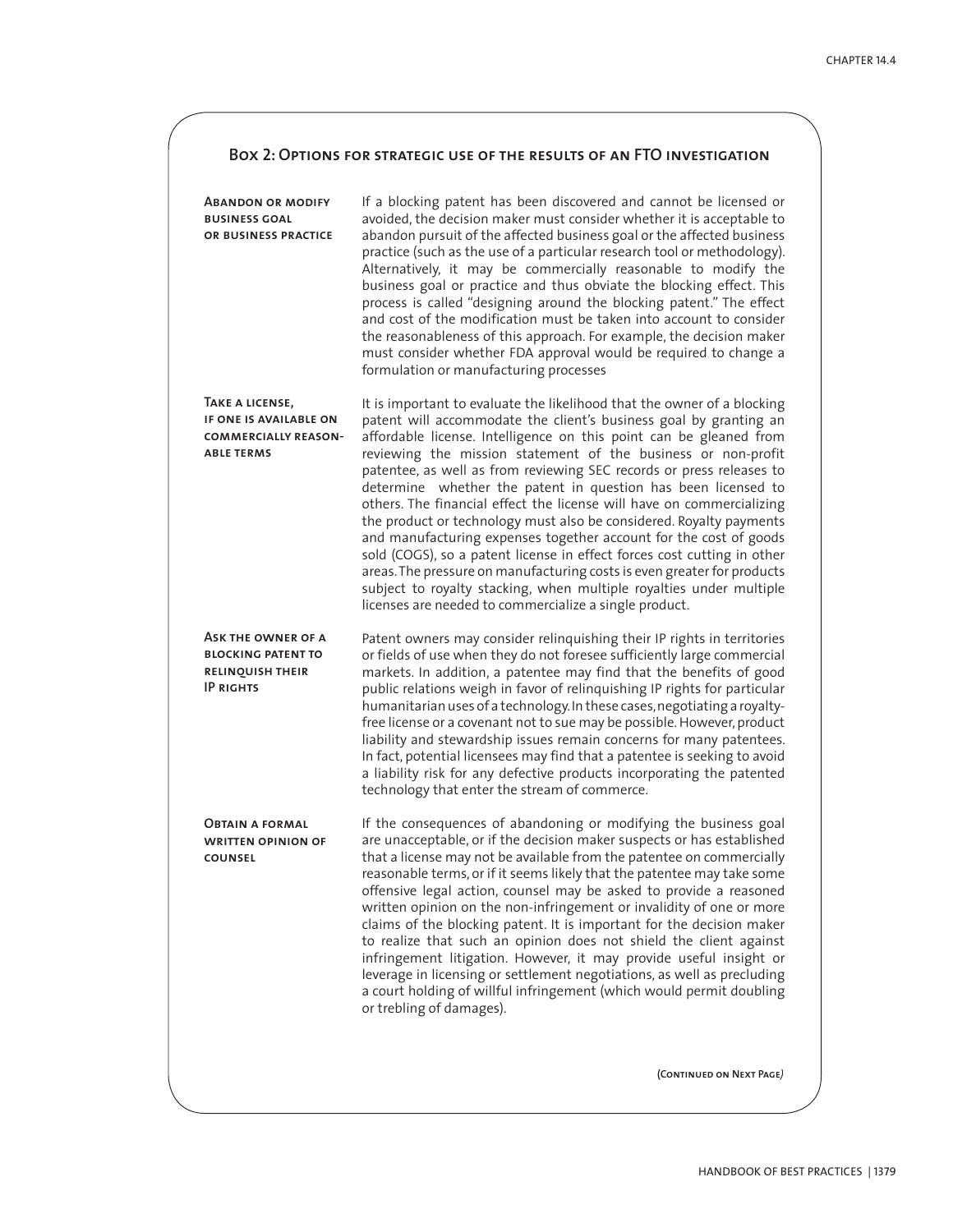#### Box 2 (CONTINUED)

**Leverage the client's own IP portfolio.**

Another means of improving the odds of obtaining a license on commercially reasonable terms is to inventory the client's own IP portfolio supporting the business goal (or even other business goals) to determine whether any existing claims (pending or issued) could provide a cross-blocking effect. Can any of the client's claims impede the FTO of the blocking patentee? If none are issued or pending, a client's new patent application may provide a good basis for drafting and prosecuting new claims in pursuit of a cross-blocking effect. Alternatively, if there are issued or pending claims in the client's patent estate that overlap with the patentee's blocking claims, it may be possible for the client to trigger a U.S. patent interference with the patentee. Each of these strategies can provide important leverage in negotiations with the patentee

including promoters used to regulate the expression of desired traits in specific plant tissues.

# 8.1 *Defining the subject matter of the FTO or clearance search*

The target technology for this case study is a fruit-specific promoter from the tomato E8 gene. Technically, the E8 promoter is often chosen because gene expression under its control is triggered by developmental cues such as fruit ripening. Expression of the gene of interest is confined to the ripe fruit and is not detected in other organs such as leaf, root, or stem. In addition, the promoter can stimulate gene expression in response to a chemical stimulus (ethylene) also in organ-specific fashion. As such, this transcription-regulation element has been used to improve nutritional and juice qualities, extend the vine life of tomato fruit, and express edible human vaccines in tomato fruit.

As previously described, the first step in an FTO investigation is to clearly define the target technology. In this case, PIPRA proposes to use the fruit-specific promoter exactly as described in the initial publications by Deikman and Fischer $11$ and Giovannoni et al.<sup>12</sup> The promoters in these publications are virtually identical and consist of about 2,100 nucleotides upstream of the E8 gene. Further promoter characterization disclosing the location and sequence of functional elements within the promoter and upstream nucleotide sequence was reported in Deikman et al.<sup>13</sup> These

publications draw the technical boundaries surrounding the target promoter technology and, as we will discuss later, provide important prior art.

# 8.2 *Does the business plan warrant an FTO analysis?*

The plan of a project sets the direction that an associated FTO investigation will take. In this case, PIPRA foresees that, once this particular promoter is integrated into plant transformation vectors, it will be used for both research and commercial purposes, both within the United States and abroad. Since it will be part of a platform technology that may be broadly adopted, it warrants an in-depth analysis to determine FTO.

Because the technology is being evaluated at an early stage and could be used in a wide range of projects, PIPRA cannot know all of the specific genes of interest that the E8-promoter might be used to drive. Therefore, PIPRA chose to limit the analysis to FTO on the promoter *per se* and not on its use in combination with specific genes of interest, with an understanding that future analyses will be needed to determine FTO for specific combinations of the E8 promoter and heterologous genes. As described before, compounding technologies create a more complex IP landscape because of the potential for overlapping patent claims. This initial FTO analysis thus indicates only the technology's general availability. Still, evaluating limitations at an early stage provides researchers and business developers with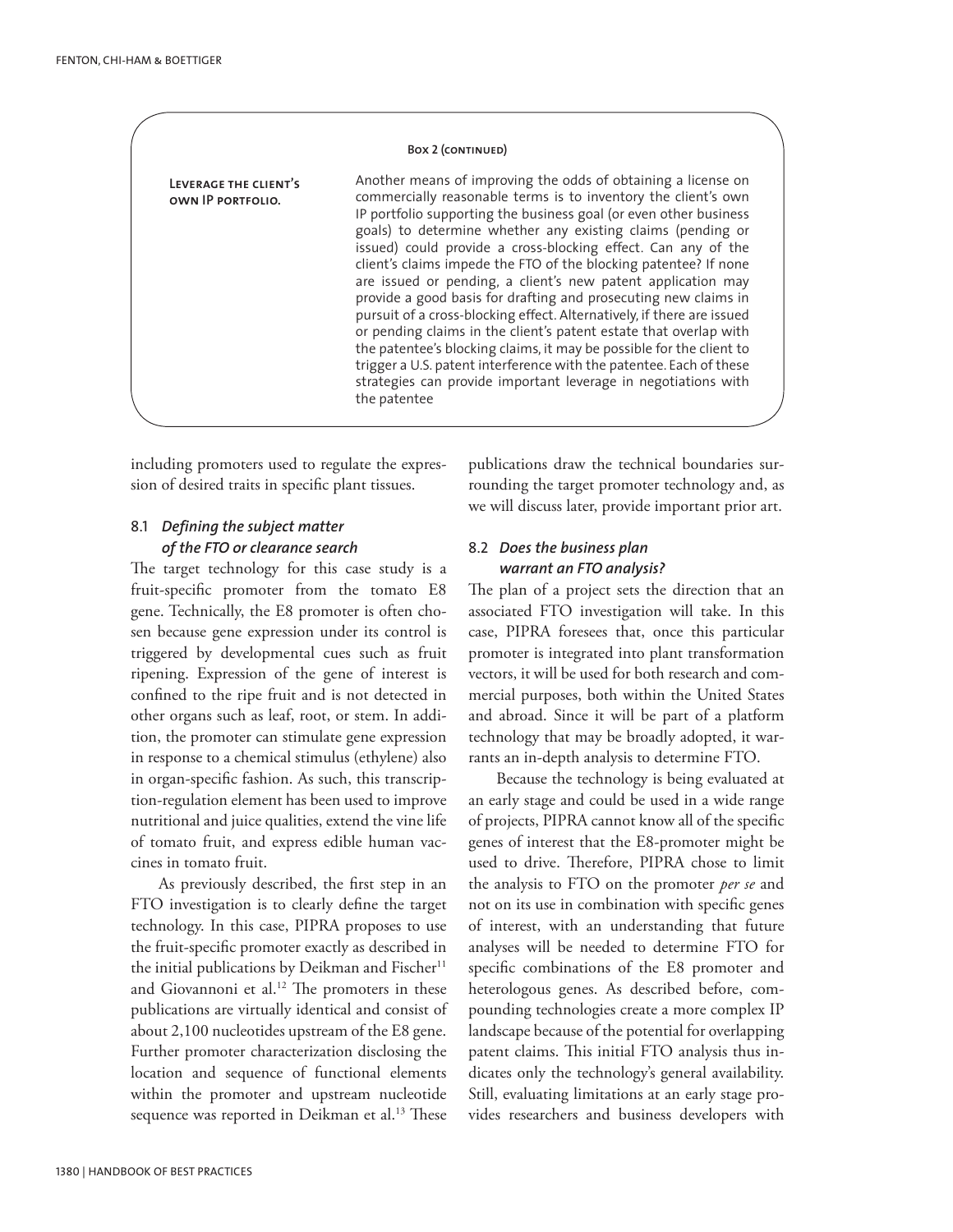important information about the technology's FTO position and illustrates the legal limitation of a technology presumed to be in the public domain.

## 8.3 *Case study: FTO information and legal opinion*

In this case, PIPRA provided the background FTO information to legal counsel, who subsequently conducted an FTO analysis. The background FTO information packet consisted of a detailed description of the proposed construct, proposed management strategy of the plant transformation vectors, scientific literature on the technology, and IP search results. Legal counsel assessed the relevant patents, grouping them according to subject matter and assignee, constructed a priority timeline integrating relevant literature and intellectual property (Figure 1), and then delivered an oral and written FTO opinion. The following is a detailed account of the process.

#### 8.3.1 *Client's FTO background information*

The scientific literature in the background file included a list of publications describing the discovery, characterization, and applications of the E8 promoter. Literature records were identified and extracted using keyword and author searches using online databases. Assembling a timeline of publications and contacting the original inventor/ author of a technology are advantageous when investigating whether patent protection was sought at the time of invention and publication. This is particularly important because it is possible that corresponding U.S. patent applications could remain unpublished and later emerge as issued patents. PIPRA contacted the principal investigator (PI) of the group that originally identified and characterized the E8 promoter, Robert L. Fischer, at the University of California, Berkeley, and discovered that the inventors did not apply for patent protection prior to their seminal publication. The absence of patent applications by Deikman and Fischer<sup>14</sup> was confirmed by subsequent investigations. Because at this point of the investigation it was presumed that the technology was in the public domain, documenting published literature or *prior art* was particularly crucial.

The patent landscape included patents and patent applications that were closely related to the technology. Keywords and authors of key publications were used to search for patents or patent applications. The patent search engines used were Delphion,<sup>15</sup> M-CAM,<sup>16</sup> and the EPO.<sup>17</sup> A separate search was conducted to identify patents or patent applications that referenced the scientific publications describing the technology. In addition, patented DNA and protein sequence databanks were searched using the E8 promoter's DNA sequence as a query. Because the target technology was identified and characterized in the late 1980s and early 90s, special attention was given to publications with a priority date around that time. After evaluating patents and patent applications, a list was distilled of patents with claims to regions from the tomato-derived E8 promoter. Furthermore, a schematic representation illustrating the claimed DNA sequence between the target technology and patent claims was incorporated (Figure 1). For legal counsel's convenience, a table of patents and patent applications was provided that included record numbers, family members, assignees, publication, priority, and application dates, as well as relevant notes. The patent landscape documentation also indicated whether the patent's nonpatent prior art section (field 56 on the patent coversheet) cited Fischer's publications (evidence that this was considered prior art).

Another independent search was conducted to identify specifically those patents that claim the use of the E8 promoter to drive genes of interest. This search was conducted in the same manner as described above, using keywords for the E8 promoter to search within claims. The pertinent patents and patent applications were extracted and analyzed. Again, a table with the patent records was compiled and a written report with the described information was submitted to legal counsel. After verbal communications and revisions, additional information (such as patent family trees) was provided for analysis (Figure 2).

# 8.3.2 *Legal counsel's FTO opinion*

Using this background information, legal counsel constructed a priority timeline including the key scientific literature and the most closely related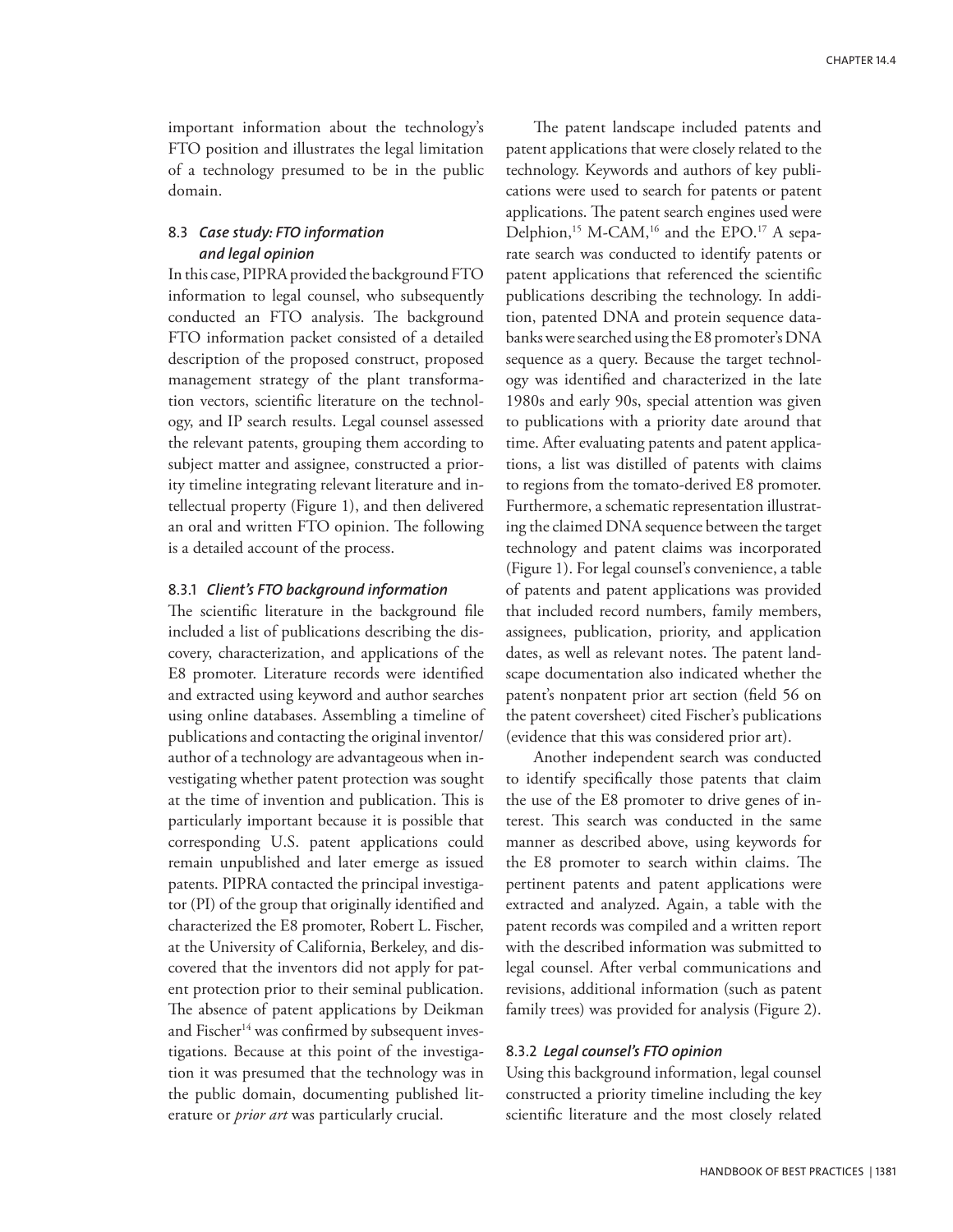patent records, which were assigned to Agritope, Epitope, and Monsanto (Figure 1). As shown, the Deikman and Fischer<sup>18</sup> and Giovannoni et al19 publications initially describe the E8 technology. This precluded the novelty of any subsequent patent claims on the E8 promoter per se (for example, applications filed by Agritope and Epitope). While the detailed written FTO opinion of legal counsel is not included in this report, counsel concluded that the tomato E8 promoter constructs per se (searched as described above, without considering association with any heterologous gene) can be reasonably considered to be in the public domain.

Since the analyses did not examine FTO with the E8 promoter in conjunction with other genes or other vector elements, appropriate FTO limitations and future considerations were highlighted. Interestingly, because the initial E8 publications did not disclose the use of the technology with a variety of heterologous genes, subsequently issued patent claims were able to limit use of the technology by covering novel combinations of already known elements. Thus, while the technology itself is in the public domain, its use with particular genes of interest is not. This information indicates to PIPRA that FTO should be reevaluated in more-advanced stages of the vector construction when other technology components are known. Though not exhaustive, some of the patents claiming chimeric constructs comprising the E8 promoter and heterologous genes are shown in Figure 3. The patents can be grouped into three broad categories related to agronomic characteristics, biopharmaceuticals, and gene expression control. Notice the potential for claim overlap within these broad categories, for instance, gene expression control patent claims may span uses in agriculture and pharma.

Legal counsel conveyed the results of the analysis to PIPRA via oral communications and, subsequently, in a written report. It is important to note that FTO analysis materials are protected by attorney-client privilege and thus should only be shared on a confidential basis with personnel that have a need to know (for example, business decision makers). In the case of the E8 promoter FTO investigation, the client (PIPRA) decided after consulting with legal counsel to disclose the results of the investigation for public informational and educational purposes.  $\blacksquare$ 

**GILLIAN M FENTON***, Chief Intellectual Property Counsel, Emergent BioSolutions, Inc., 300 Professional Drive, Gaithersburg, MD, 20879, U.S.A. fentong@ebsi.com*

**CECILIA CHI-HAM***, Director, Biotechnology Resources, PIPRA, University of California, Department of Plant Sciences, Plant Reproductive Biology Building, Extension Center Circle, Davis, CA, 95616, U.S.A. clchiham@ucdavis.edu*

**SARA BOETTIGER***, Senior Advisor, PIPRA and Chief Economist, M-CAM, Inc., One Shields Avenue, PRB - Mail Stop 5, University of California, Davis, CA 95616-8631, United States. sboettiger@ucdavis.edu*

- 1 See, also in this *Handbook*, chapter 14.2 by Stanley P Kowalski *.*
- 2 Ibid.
- 3 See, also in this *Handbook*, chapter 14.1 by Anatole Krattiger*.*
- 4 See, also in this *Handbook*, chapter 7.3 by Alan Bennett*.*
- 5 The scope of this exception has been the subject of analysis. An informative publication on the definition of "essentially derived" can be found at www.amseed. com/pdfs/EDVInfoToBreeders\_0605.pdf.
- 6 The *Madey v. Duke Univ*. case was based on a dispute between employer and employee, rather than a commercial firm's decision to sue a university.
- 7 www.sec.gov.
- 8 www.sec.gov/edgar.shtml.
- 9 See *supra* note 3.
- 10 www.pipra.org.
- 11 Deikman J and RL Fischer. 1988. Interaction of a DNA Binding Factor with the 5'-Flanking Region of an Ethylene-Responsive Fruit Ripening Gene from Tomato. *Embo J.* 7(11):3315-20.
- 12 Giovannoni JJ, D DellaPenna, AB Bennett and RL Fischer. 1989. Expression of a Chimeric Polygalacturonase Gene in Transgenic Rin (ripening inhibitor) Tomato Fruit Results in Polyuronide Degradation but not Fruit Softening. *Plant Cell* 1(1):53-63.
- 13 Deikman J, R Kline and RL Fischer. 1992. Organization of Ripening and Ethylene Regulatory Regions in a Fruit-Specific Promoter from Tomato (Lycopersicon esculentum). *Plant Physiol.* 100:2013-17.
- 14 See *supra* note 11.